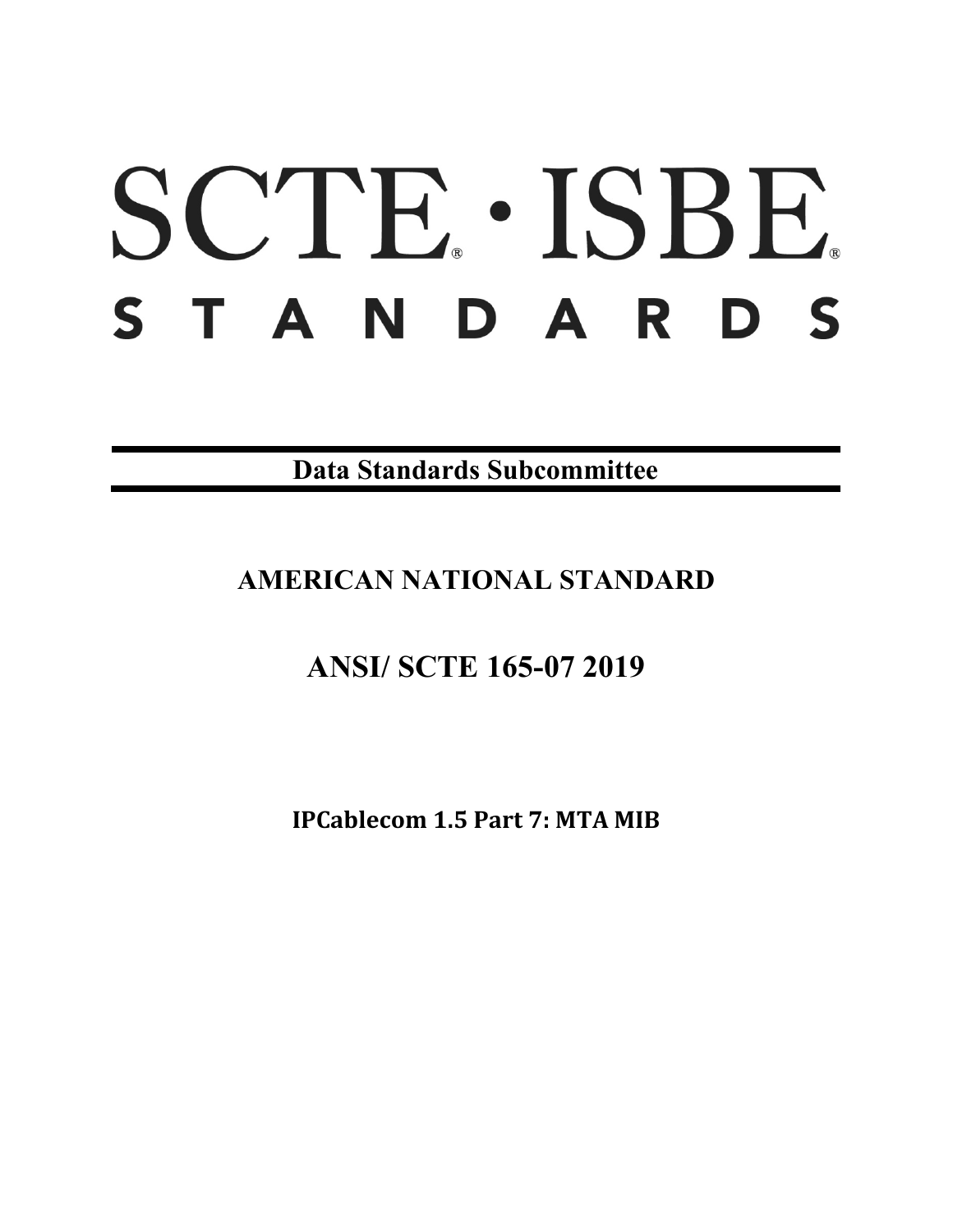## **NOTICE**

The Society of Cable Telecommunications Engineers (SCTE) / International Society of Broadband Experts (ISBE) Standards and Operational Practices (hereafter called "documents") are intended to serve the public interest by providing specifications, test methods and procedures that promote uniformity of product, interchangeability, best practices and ultimately the long-term reliability of broadband communications facilities. These documents shall not in any way preclude any member or non-member of SCTE•ISBE from manufacturing or selling products not conforming to such documents, nor shall the existence of such standards preclude their voluntary use by those other than SCTE•ISBE members.

SCTE•ISBE assumes no obligations or liability whatsoever to any party who may adopt the documents. Such adopting party assumes all risks associated with adoption of these documents, and accepts full responsibility for any damage and/or claims arising from the adoption of such documents.

Attention is called to the possibility that implementation of this document may require the use of subject matter covered by patent rights. By publication of this document, no position is taken with respect to the existence or validity of any patent rights in connection therewith. SCTE•ISBE shall not be responsible for identifying patents for which a license may be required or for conducting inquiries into the legal validity or scope of those patents that are brought to its attention.

Patent holders who believe that they hold patents which are essential to the implementation of this document have been requested to provide information about those patents and any related licensing terms and conditions. Any such declarations made before or after publication of this document are available on the SCTE•ISBE web site at [http://www.scte.org.](http://www.scte.org/)

#### All Rights Reserved

#### © Society of Cable Telecommunications Engineers, Inc. 140 Philips Road Exton, PA 19341

Note: DOCSIS® and PacketCable™ are registered trademarks of Cable Television Laboratories, Inc., and used in this document with permission.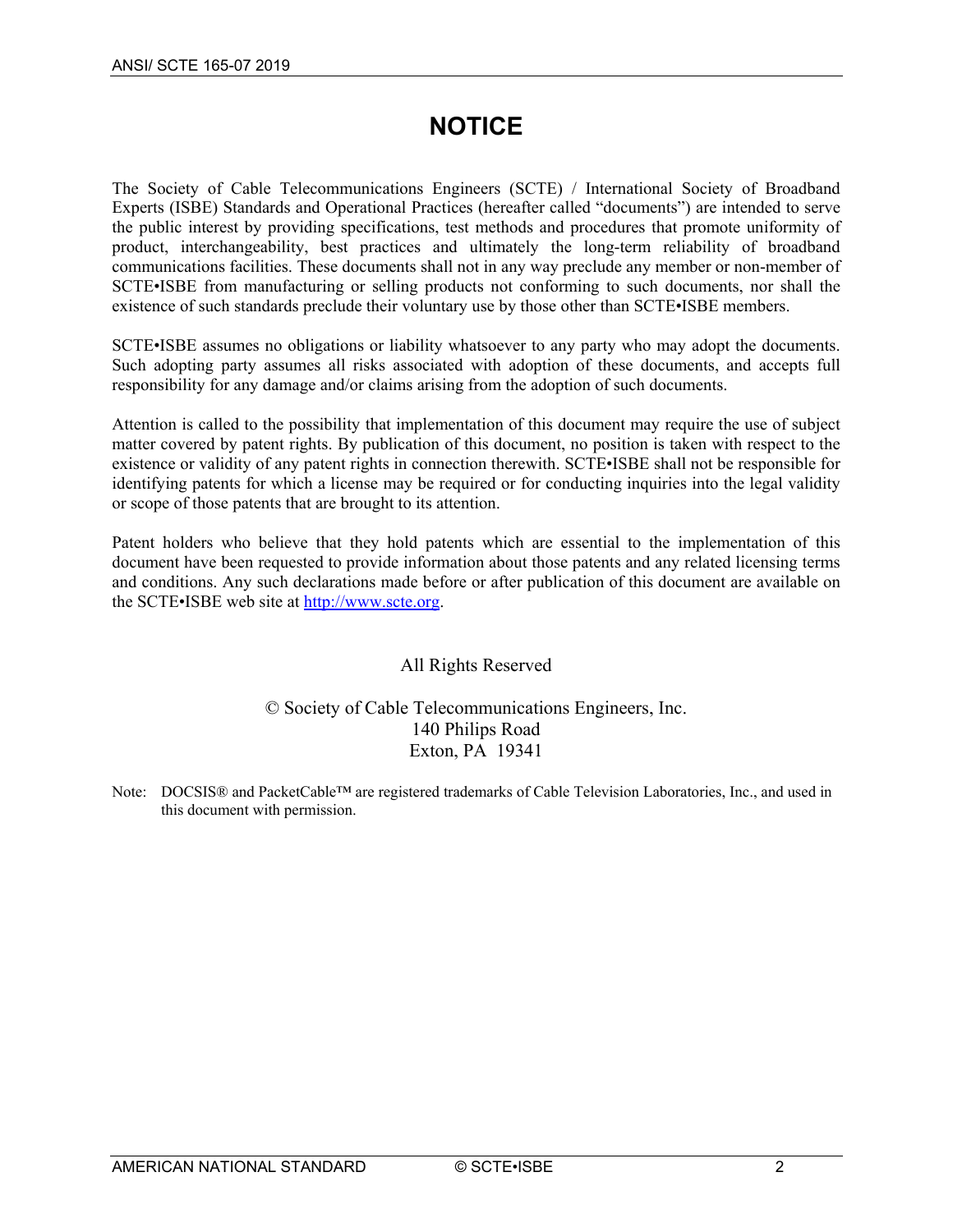## **Table of Contents**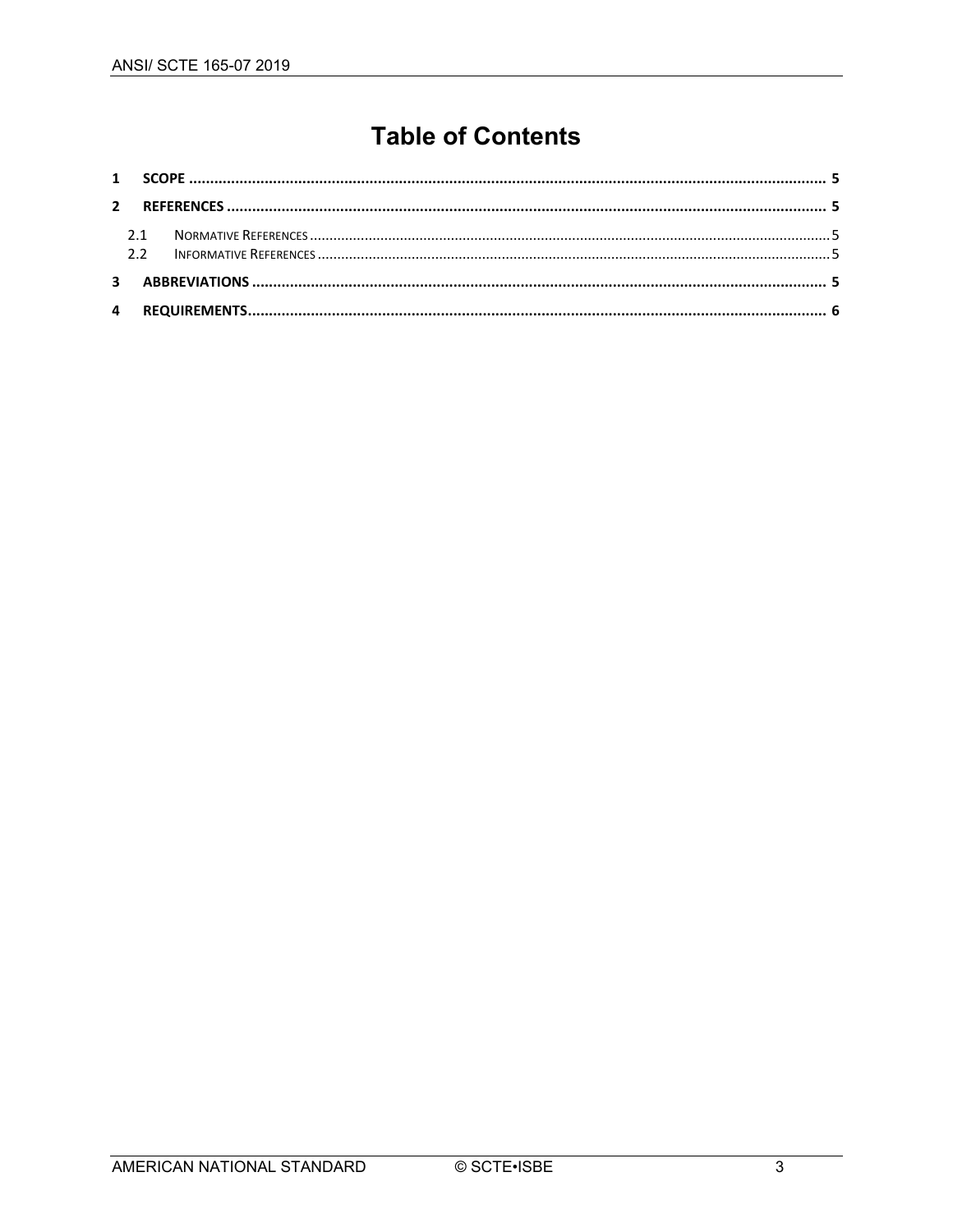This page intentionally left blank.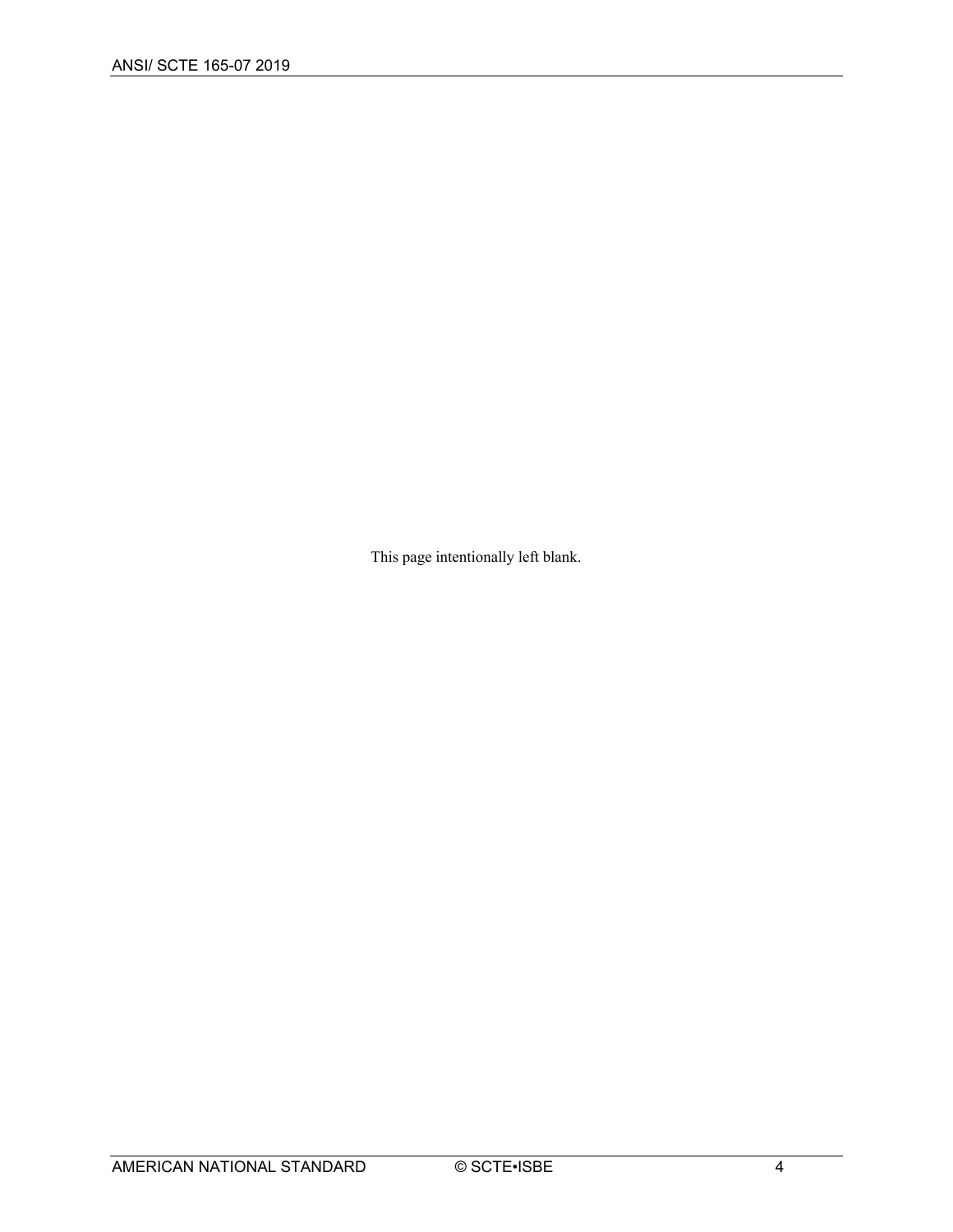## **1 SCOPE**

This standard describes the IPCablecom 1.5 MTA MIB requirement.

### **2 REFERENCES**

The following documents contain provisions which, through reference in this text, constitute provisions of this standard. At the time of Subcommittee approval, the editions indicated were valid. All documents are subject to revision, and while parties to agreement based on this standard are encouraged to investigate the possibility of applying the most recent editions of the documents listed below, they are reminded that newer editions of those documents might not be compatible with the referenced version.

#### **2.1 Normative References**

In order to claim compliance with this standard, it is necessary to conform to the following standards and other works as indicated, in addition to the other requirements of this standard. Intellectual property rights may be required to implement these references.

- [1] ANSI/SCTE 165-06 2019, IPCablecom 1.5 Part 6: MIBs Framework Specification.
- [2] ANSI/SCTE 165-03 2016, IPCablecom 1.5 Part 3: Network-Based Call Signaling Protocol.
- [3] ANSI/SCTE 165-05 2019, IPCablecom 1.5 Part 5: MTA Device Provisioning.
- [4] IETF RFC 3413, Simple Network Management Protocol (SNMP) Applications.
- [5] IETF STD 62, Simple Network Management Protocol Version 3 (SNMPv3), December 2002.
- [6] IETF RFC 3412, Message Processing and Dispatching for the Simple Network Management Protocol (SNMP).
- [7] ANSI/SCTE 165-08 2019, IPCablecom 1.5 Part 8: Signaling MIB.
- [8] IETF RFC 3414, User-based Security Model (USM) for version 3 of the Simple Network Management Protocol (SNMPv3).
- [9] IETF RFC 3415, View-based Access Control Model (VACM) for Simple Network Management Protocol (SNMP).
- [10] ANSI/SCTE 165-10 2009, IPCablecom 1.5 Part 10: Security.
- [11] IETF RFC 1350/STD0033, The TFTP Protocol (Revision 2), July 1992.
- [12] IETF RFC 3617, Uniform Resource Identifier (URI) Scheme and Applicability Statement for the Trivial File Transfer Protocol (TFTP), October 2003.
- [13] IETF RFC 2616, Hypertext Transfer Protocol -- HTTP/1.1, June 1999.

#### **2.2 Informative References**

The following documents may provide valuable information to the reader but are not required when complying with this standard.

[14] ANSI/SCTE 165-01 2019, IPCablecom 1.5 Part 1: Architecture Framework Technical Report.

#### **3 ABBREVIATIONS**

There are no abbreviations used in this document.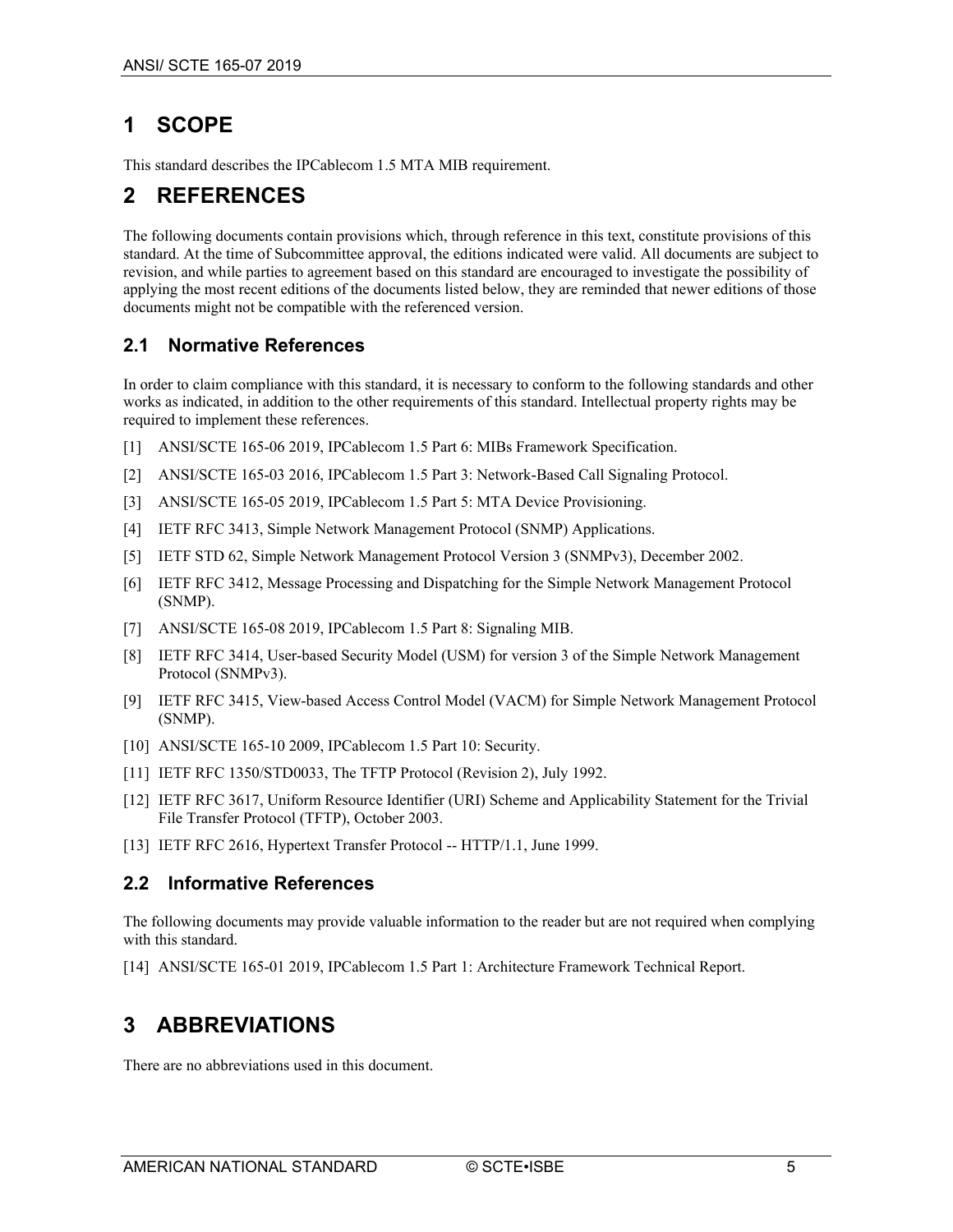#### **4 REQUIREMENTS**

The MTA MIB MUST be implemented as defined below.

```
PKTC-MTA-MIB DEFINITIONS ::= BEGIN
       IMPORTS
      MODULE-IDENTITY,
       OBJECT-TYPE,
       Integer32, Counter32,
      BITS, IpAddress, NOTIFICATION-TYPE FROM SNMPv2-SMI
       TruthValue, RowStatus, DisplayString, 
      MacAddress, TEXTUAL-CONVENTION FROM SNMPv2-TC
       OBJECT-GROUP, MODULE-COMPLIANCE,
      NOTIFICATION-GROUP<br>
clabProjPacketCable<br>
FROM CLAB-DEF-MIB
      clabProjPacketCable<br>ifIndex
       ifIndex FROM IF-MIB
      SnmpAdminString FROM SNMP-FRAMEWORK-MIB<br>sysDescr<br>FROM SNMPv2-MIB;
                                                FROM SNMPv2-MIB;
pktcMtaMib MODULE-IDENTITY
    LAST-UPDATED "200501280000Z" -- January 28, 2005
    ORGANIZATION "Packet Cable OSS Group"
CONTACT-INFO
             "Sumanth Channabasappa
             Postal: Cable Television Laboratories, Inc.
             858 Coal Creek Circle
             Louisville, Colorado 80027-9750
             U.S.A.
            Phone: +1 303-661-9100<br>Fax: +1 303-661-9199
                    Fax: +1 303-661-9199
             E-mail: mibs@cablelabs.com"
DESCRIPTION
             "This MIB module supplies the basic management objects 
             for the MTA Device
            Acknowledgements:<br>Angela Lyda
             Angela Lyda - Arris Interactive
                                 - AT&T Broadband Labs<br>- Motorola
            Sasha Medvinsky -<br>Roy Spitzer -
            Roy Spitzer - Telogy Networks, Inc.<br>Rick Vetter - Motorola
 Rick Vetter - Motorola
 Eugene Nechamkin - BroadCom Corp.
            Satish Kumar - Texas Instruments
             Copyright 1999-2005 Cable Television Laboratories, Inc.
             All rights reserved."
       REVISION "200501280000Z "
       DESCRIPTION
             "This revision, published as part of the PacketCable 1.5 
             MIB MTA Specification I01."
       ::= { clabProjPacketCable 1 }
-- Textual conventions
       X509Certificate ::= TEXTUAL-CONVENTION
       STATUS current
       DESCRIPTION
           "An X509 digital certificate encoded as an ASN.1 DER object."
       SYNTAX OCTET STRING (SIZE (0..4096))
--- PacketCable 1.5 only supports Embedded MTAs
----=====================================================================
```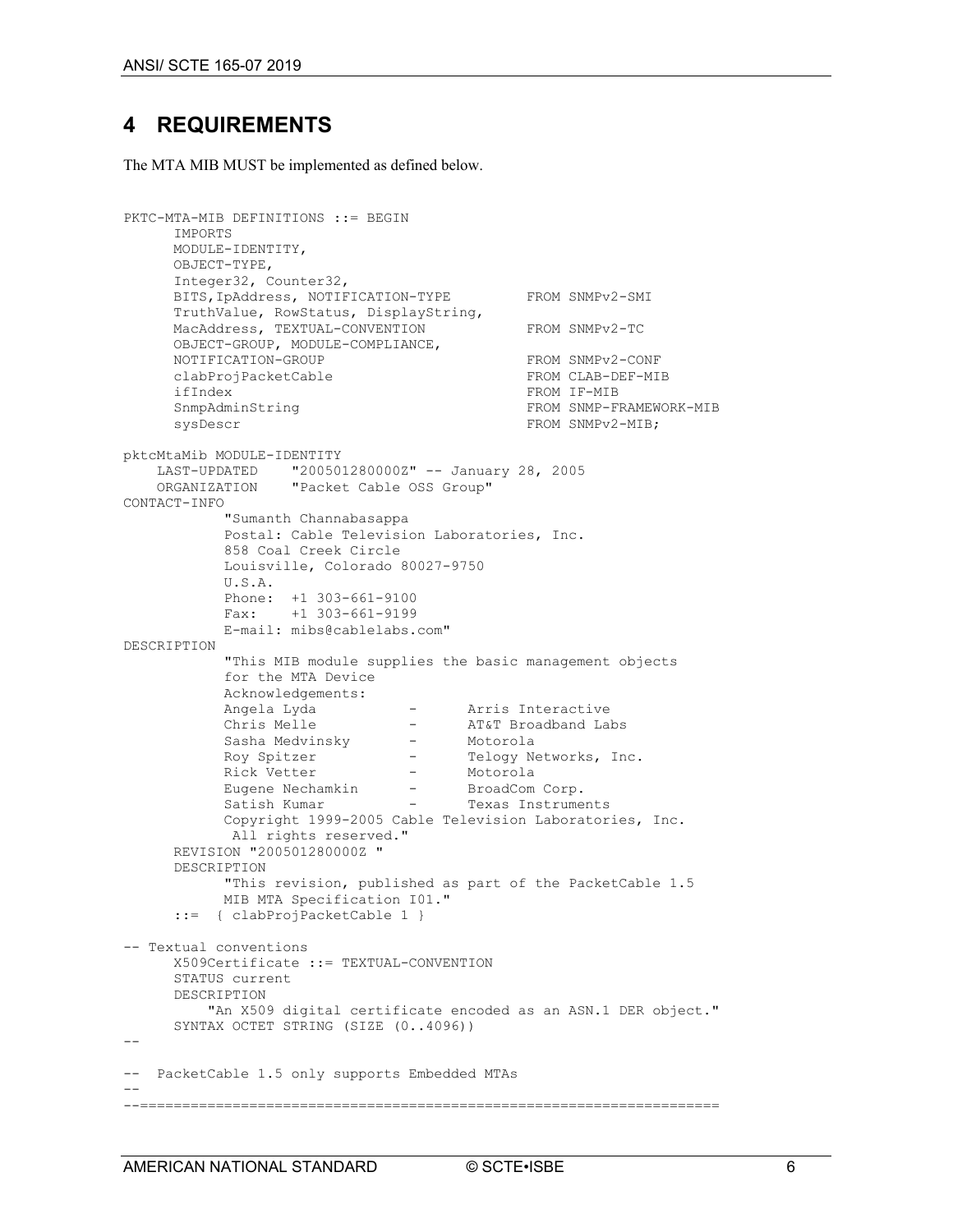```
--
-- The MTA MIB only supports a single provisioning server.
---=====================================================================
pktcMtaMibObjects OBJECT IDENTIFIER ::= { pktcMtaMib 1 }
pktcMtaDevBase OBJECT IDENTIFIER ::= { pktcMtaMibObjects 1 }
pktcMtaDevServer OBJECT IDENTIFIER ::= { pktcMtaMibObjects 2 }
                      OBJECT IDENTIFIER ::= { pktcMtaMibObjects 3 }
--
-- The following group describes the base objects in the MTA 
--
pktcMtaDevResetNow OBJECT-TYPE
       SYNTAX TruthValue
      MAX-ACCESS read-write<br>STATUS current
                current
       DESCRIPTION
             "Setting this object to true(1) causes the device to reset.
             Reading this object always returns false(2). When 
             pktcMtaDevResetNow is set to true, the following actions
             occur:
             1. All connections (if present) are flushed locally
             2. All current actions such as ringing immediately 
             terminate
             3. Requests for notifications such as notification based 
             on digit map recognition are flushed
             4. All endpoints are disabled.
             5. The provisioning flow is started at step MTA - 1."
       ::= { pktcMtaDevBase 1 }
pktcMtaDevSerialNumber OBJECT-TYPE
      SYNTAX SnmpAdminString(SIZE (0..128))
      MAX-ACCESS read-only<br>STATUS current
                 current
       DESCRIPTION
             "This object specifies the manufacturer's serial number
              for this MTA. The value of this object MUST be identical
              to the value specified in DHCP option 43 sub-option 4. "
        REFERENCE
             "PacketCable MTA Device Provisioning Specification;
              RFC 2132, DHCP Options and BOOTP Vendor Extensions"
       ::= { pktcMtaDevBase 2 }
pktcMtaDevHardwareVersion OBJECT-TYPE
      SYNTAX SnmpAdminString(SIZE (0..48))
       MAX-ACCESS read-only
       STATUS obsolete
       DESCRIPTION
             "The manufacturer's hardware version for this MTA."
       ::= { pktcMtaDevBase 3 }
pktcMtaDevMacAddress OBJECT-TYPE
       SYNTAX MacAddress
      MAX-ACCESS read-only<br>STATUS current
               current.
       DESCRIPTION
             "This object specifies the telephony MAC address for
             this device. The value of this object MUST be identical
              to the value specified in DHCP option 43 sub-option 11. "
        REFERENCE
             "PacketCable MTA Device Provisioning Specification;
               RFC 2132, DHCP Options and BOOTP Vendor Extensions"
```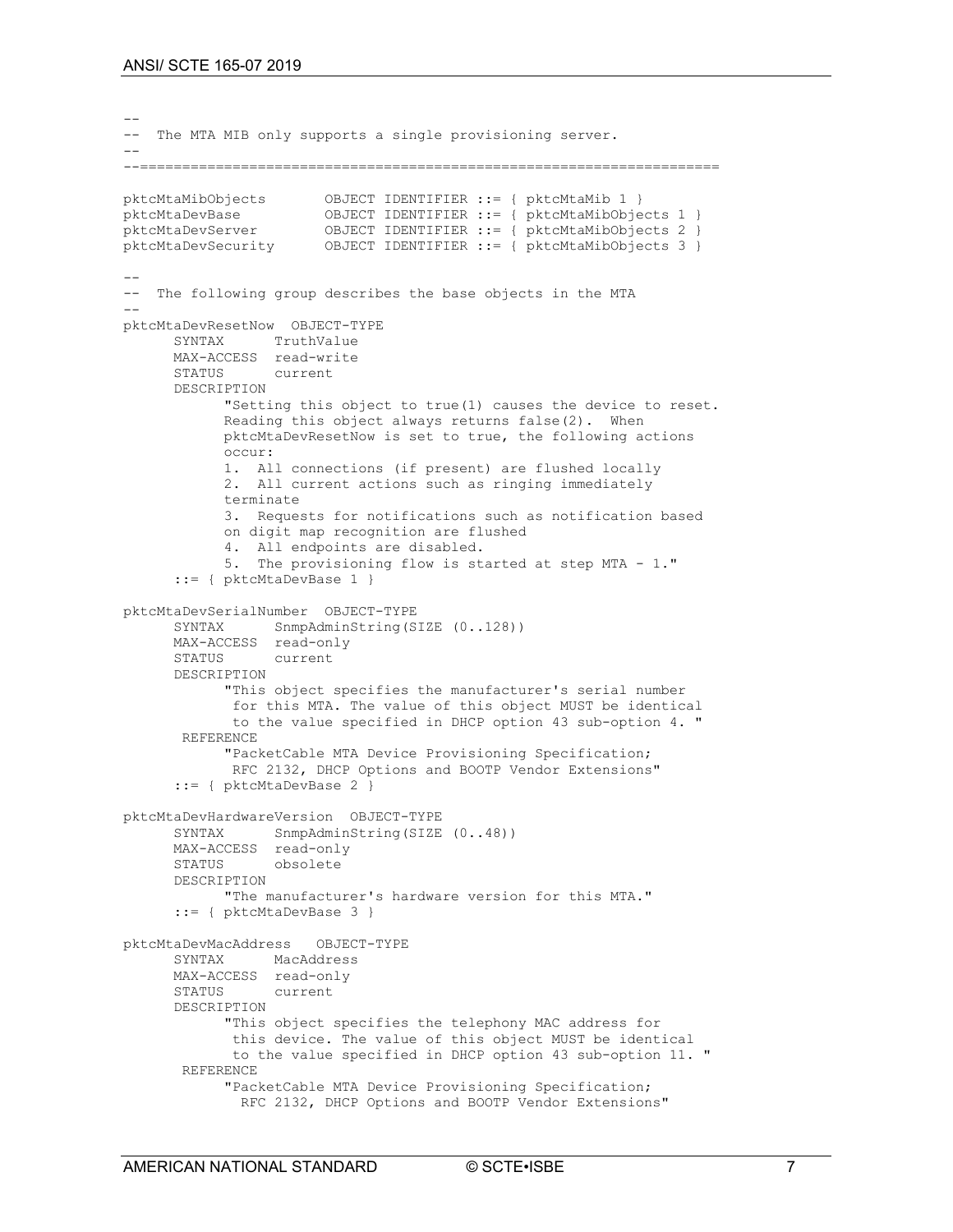```
 ::= { pktcMtaDevBase 4 }
pktcMtaDevFQDN<br>SYNTAX
                   SnmpAdminString
      MAX-ACCESS read-only<br>STATUS current
                  current
       DESCRIPTION
             "The Fully Qualified Domain Name for this MTA."
       ::= { pktcMtaDevBase 5 } 
pktcMtaDevEndPntCount OBJECT-TYPE
      SYNTAX Integer32 (1..255)
      MAX-ACCESS read-only<br>STATUS current
                  current
       DESCRIPTION
              "The physical end points for this MTA."
       ::= { pktcMtaDevBase 6 }
pktcMtaDevEnabled OBJECT-TYPE
       SYNTAX TruthValue
      MAX-ACCESS read-write<br>STATUS current
                 current
       DESCRIPTION
              "This object contains the MTA Admin Status of this device.
              If this object is set to 'true', the MTA is 
              administratively enabled and the MTA MUST be able to 
              interact with PacketCable entities such as CMS,
              Provisioning Server, KDC, other MTAs and MGs on all 
              PacketCable interfaces. 
              If this object is set to 'false', the MTA is 
              administratively disabled and the MTA MUST perform the 
              following actions for all endpoints:
                 - Shutdown all media sessions if present,
                   - Shutdown NCS signaling by following the Restart in 
                    Progress procedures in the PacketCable NCS 
                    specification.
              Additionally, the MTA MUST maintain the SNMP Interface for
              management. Also, the MTA MUST NOT continue Kerberized Key 
              Management with CMSes until this object is set to 'true'. 
              Note: MTAs MUST renew the CMS kerberos tickets according 
              to the PacketCable Security Specification"
       REFERENCE
              "PacketCable Security Specification;
              PacketCable MTA Device Provisioning Specification"
       ::= { pktcMtaDevBase 7 }
pktcMtaDevTypeIdentifier OBJECT-TYPE
               SnmpAdminString
      MAX-ACCESS read-only<br>STATUS current
                 current
       DESCRIPTION
              "This is a copy of the device type identifier used in the 
             DHCP option 60 exchanged between the MTA and the DHCP 
              server."
       ::= { pktcMtaDevBase 8 }
pktcMtaDevProvisioningState OBJECT-TYPE
             INTEGER {
pass (1),
             inProgress (2),<br>failConfigFileError (3),
             failConfigFileError (3),<br>passWithWarnings (4),
              passWithWarnings (4),
              passWithIncompleteParsing (5),
             failureInternalError (6),
```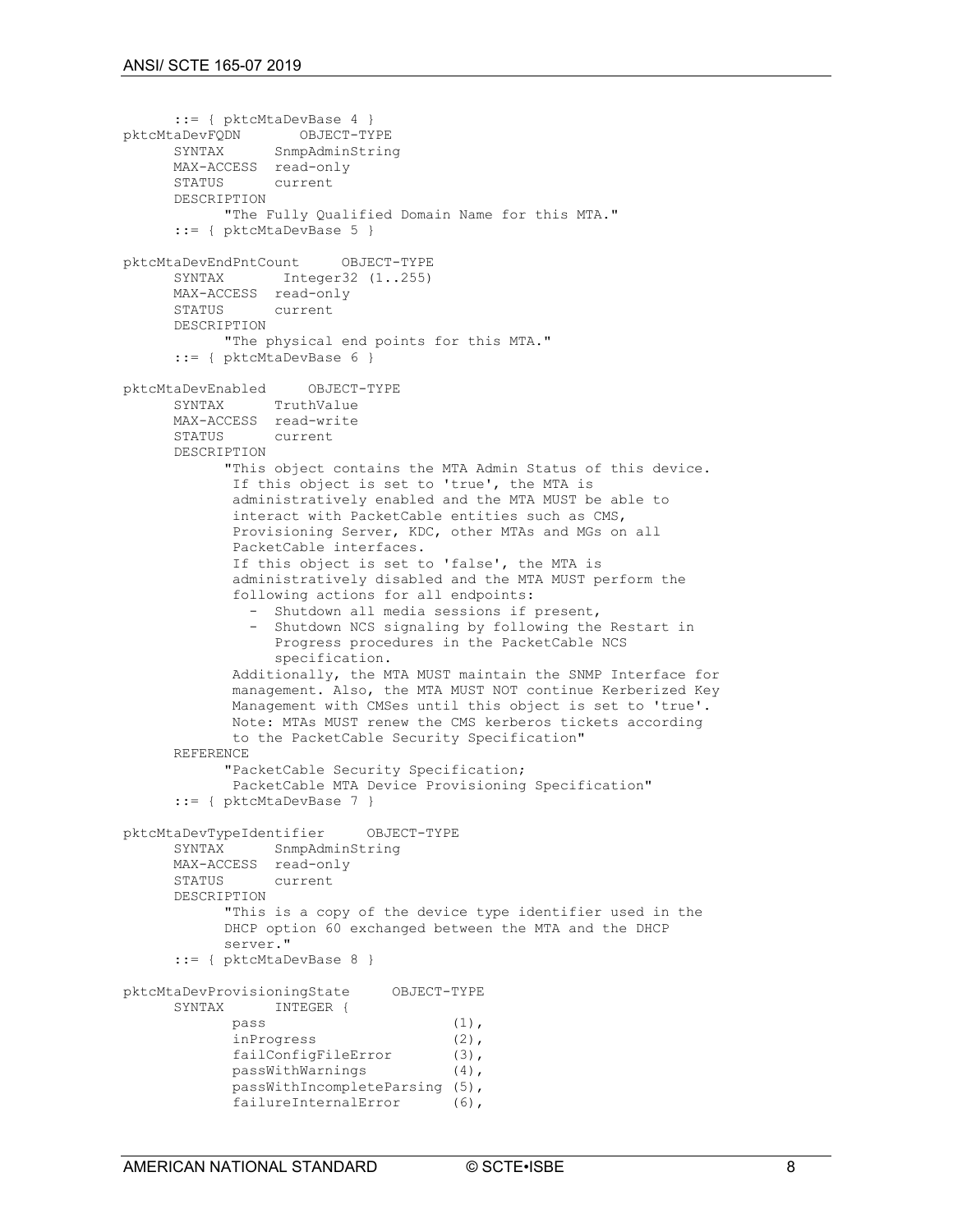```
 failOtherReason (7)
 }
       MAX-ACCESS read-only
       STATUS current
       DESCRIPTION
             "This object indicates the completion state of the
             MTA device provisioning process. 
             pass:
             If the configuration file could be parsed successfully 
             and the MTA is able to reflect the same in its
             MIB, the MTA MUST return the value 'pass'.
             inProgress:
             If the MTA is in the process of being provisioned, 
             the MTA MUST return the value 'inProgress'.
             failConfigFileError:
             If the configuration file was in error due to incorrect
             values in the mandatory parameters, the MTA MUST reject
             the configuration file and the MTA MUST return the value
             'failConfigFileError'.
             passWithWarnings:
             If the configuration file had proper values for all the 
             mandatory parameters but has errors in any of the optional
             parameters (this includes any vendor specific OIDs which 
             are incorrect or not known to the MTA), the MTA MUST 
             return the value 'passWithWarnings'.
             passWithIncompleteParsing:
             If the configuration file is valid, but the MTA cannot 
             reflect the same in its configuration (for example, too 
             many entries caused memory exhaustion), it must accept 
             the CMS configuration entries related and the MTA MUST
             return the value 'passWithIncompleteParsing'.
             failureInternalError:
             If the configuration file cannot be parsed due to an 
             internal error, the MTA MUST return the value 
             'failureInternalError'.
             failureOtherReason:
             If the MTA cannot accept the configuration file for any 
             other reason than the ones stated above, the MTA MUST 
             return the value 'failureOtherReason'.
             When a final SNMP INFORM is sent as part of Step 25 of 
             the MTA Provisioning process, this parameter is also 
             included in the final INFORM message."
        REFERENCE
             "PacketCable MTA Device Provisioning Specification"
       ::= { pktcMtaDevBase 9 }
pktcMtaDevHttpAccess OBJECT-TYPE
                TruthValue
      MAX-ACCESS read-only<br>STATUS current
               current.
       DESCRIPTION
             "This indicates whether HTTP file access is supported for 
             MTA configuration file transfer."
       ::= { pktcMtaDevBase 10 }
```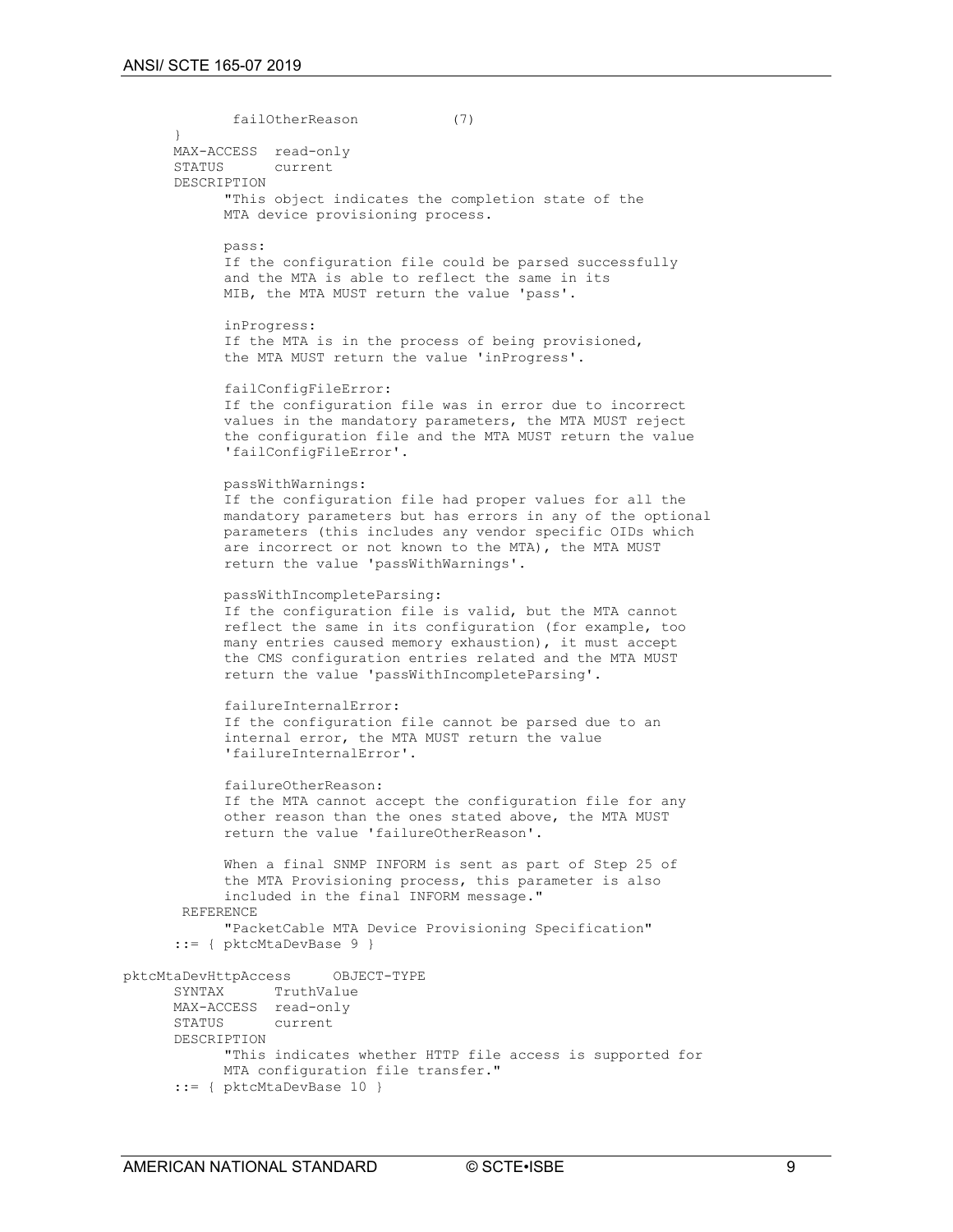```
pktcMtaDevProvisioningTimer OBJECT-TYPE
      SYNTAX Integer32 (0..30)<br>
INITS "minutes"
                   "minutes"
      MAX-ACCESS read-write<br>STATUS current
                   current
       DESCRIPTION
              "This object defines the time interval for the 
              provisioning flow to complete. The MTA MUST finish
              all provisioning operations starting from the moment when
              an MTA receives its DHCP ACK and ending at the moment when
              the MTA downloads its configuration file (e.g., MTA5 to
              MTA23 for Secure Flow) within the period of time set by
              this object. Failure to comply with this condition 
              constitutes the provisioning flow failure. If the
              object is set to 0, the MTA MUST ignore the provisioning
              timer condition."
       REFERENCE
         "PacketCable MTA Device Provisioning Specification." 
       DEFVAL { 10 }
       ::= { pktcMtaDevBase 11 }
pktcMtaDevProvisioningCounter OBJECT-TYPE 
                  Counter32
      MAX-ACCESS read-only<br>STATUS current
                   current
       DESCRIPTION
              "This object is the count of the number of times the 
              provisioning cycle has looped through step MTA-1 since 
              the last reboot."
       ::= { pktcMtaDevBase 12 }
--
pktcMtaDevErrorOidsTable OBJECT-TYPE
       SYNTAX SEQUENCE OF PktcMtaDevErrorOidsEntry
       MAX-ACCESS not-accessible
       STATUS current
       DESCRIPTION
              "If pktcMtaDevProvisioningState is reported with anything 
              other than a pass(1) then this table is populated with the
              necessary information, each pertaining to observations of 
              the configuration file. Even if different parameters 
             share the same error ( Ex: All Realm Names are invalid ),
              all recognized errors must be reported as different 
              instances."
       ::= { pktcMtaDevBase 13 }
pktcMtaDevErrorOidsEntry OBJECT-TYPE
       SYNTAX PktcMtaDevErrorOidsEntry
       MAX-ACCESS not-accessible
       STATUS current
       DESCRIPTION 
              "This contains the necessary information an MTA must 
               attempt to provide in case the configuration file 
               is not parsed and/or accepted in its entirety."
       INDEX { pktcMtaDevErrorOidIndex }
       ::= { pktcMtaDevErrorOidsTable 1 }
PktcMtaDevErrorOidsEntry ::= SEQUENCE {
      pktcMtaDevErrorOidIndex Integer32,<br>pktcMtaDevErrorOid SnmpAdminString,
      pktcMtaDevErrorOid SnmpAdminString,<br>pktcMtaDevErrorGiven SnmpAdminString,
      pktcMtaDevErrorGiven SnmpAdminString<br>
pktcMtaDevErrorReason SnmpAdminString
      pktcMtaDevErrorReason
}
```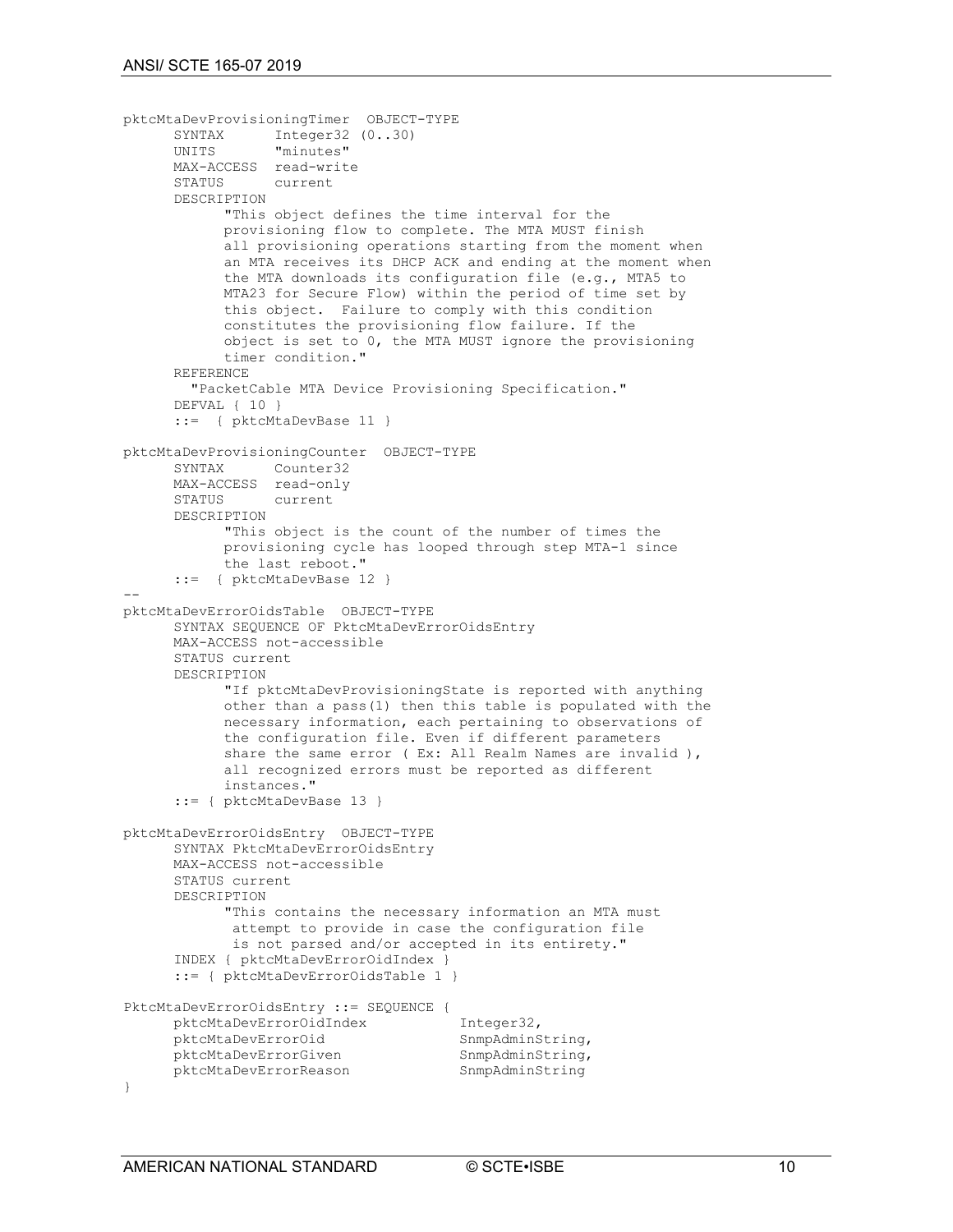```
pktcMtaDevErrorOidIndex OBJECT-TYPE
       SYNTAX Integer32(1..1024)
       MAX-ACCESS not-accessible
       STATUS current
       DESCRIPTION 
             "This is the index to pktcMtaDevErrorOidsEntry. 
             This is an integer value and will start from the value 1 
             and be incremented for each error encountered in the 
             configuration file. The indices need not necessarily 
             reflect the order of error occurrences in the 
             configuration file."
       ::= { pktcMtaDevErrorOidsEntry 1 }
pktcMtaDevErrorOid OBJECT-TYPE
                SnmpAdminString
      MAX-ACCESS read-only<br>STATUS current
                 current
       DESCRIPTION 
             "This is the OID associated with the particular error. If 
             the error was not due to an identifiable OID, then this 
             can be populated with impartial identifiers, in hexadecimal
              or numeric format."
       ::= { pktcMtaDevErrorOidsEntry 2 }
pktcMtaDevErrorGiven OBJECT-TYPE
       SYNTAX SnmpAdminString
      MAX-ACCESS read-only<br>STATUS current
      STATUS
DESCRIPTION 
             "If the error was due to the value associated
             with the corresponding pktcMtaDevErrorOid, then this 
             contains the value of the OID as interpreted by the MTA in 
             the configuration file provided. If the error was not due 
             to the value of an OID this must be set to an empty 
             string. This is provided to eliminate errors due to 
             misrepresentation/misinterpretation of data."
       ::= { pktcMtaDevErrorOidsEntry 3 }
pktcMtaDevErrorReason OBJECT-TYPE
       SYNTAX SnmpAdminString
       MAX-ACCESS read-only
       STATUS current
       DESCRIPTION 
             "This indicates the reason for the error, 
             as per the MTAs interpretation, in human readable form. 
             Example include:
             VALUE NOT IN RANGE, 
             VALUE DOES NOT MATCH TYPE
             UNSUPPORTED VALUE
             LAST 4 BITS MUST BE SET TO ZERO, 
             OUT OF MEMORY, CANNOT STORE etc.
             This MAY also contain vendor specific errors
             for vendor specific OIDS and any proprietary error
             codes/messages which can help diagnose errors
             better, in a manner the vendor deems fit." 
       ::= { pktcMtaDevErrorOidsEntry 4 }
pktcMtaDevSwCurrentVers OBJECT-TYPE
       SYNTAX SnmpAdminString
       MAX-ACCESS read-only
       STATUS current
       DESCRIPTION
            "This object identifies the software version currently
```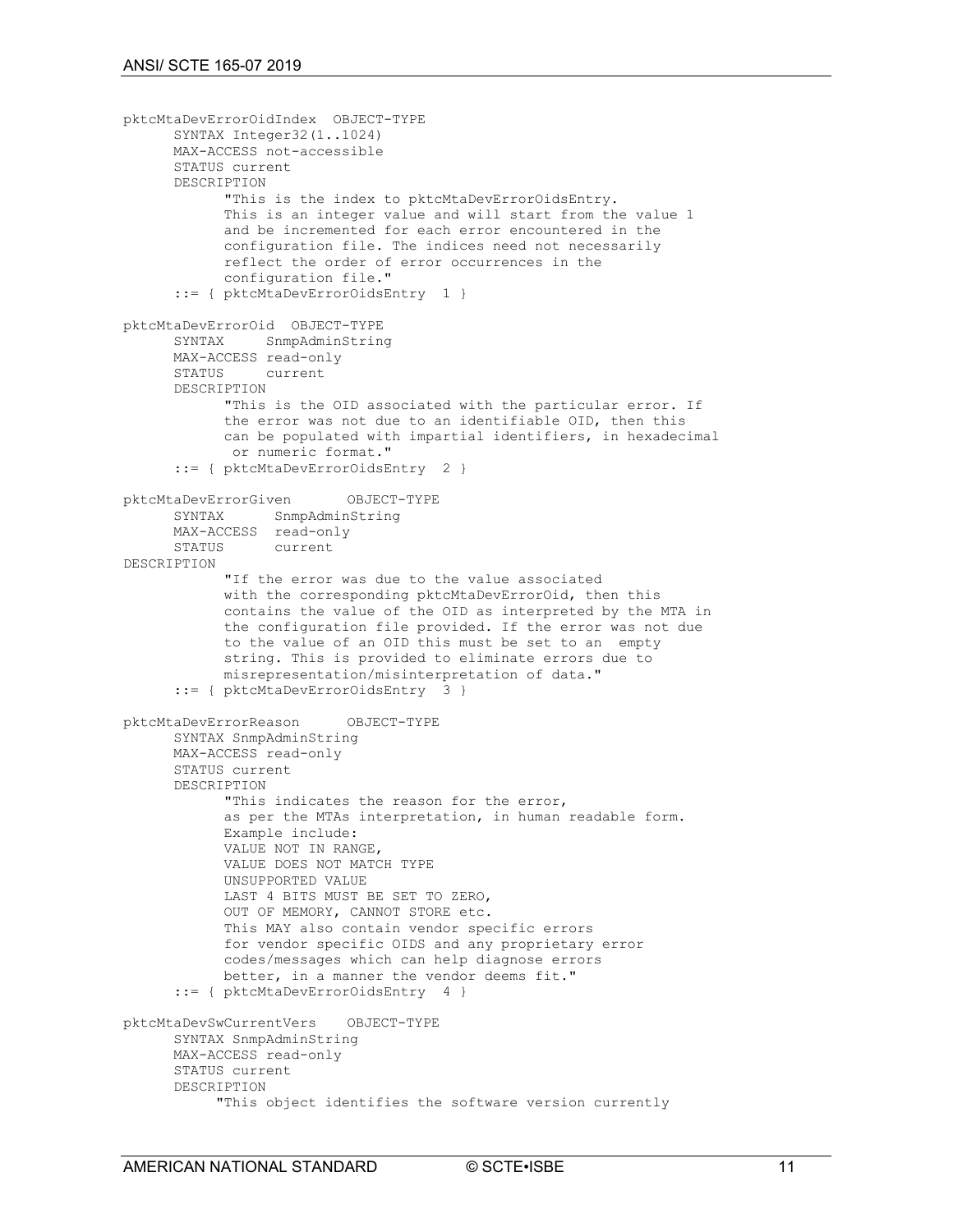```
 operating in the MTA. 
             The MTA MUST return a string descriptive of the current 
             software load. This object should use the syntax defined 
             by the individual vendor to identify the software version.
             The data presented in this object MUST be identical with 
             the software version information contained in the sysDescr 
             MIB Object of the MTA.
             The value of this object MUST be identical to the value
             specified in DHCP option 43 sub-option 6."
        REFERENCE
             "PacketCable MTA Device Provisioning Specification;
               RFC 2132, DHCP Options and BOOTP Vendor Extensions"
       ::= { pktcMtaDevBase 14 }
-- The following group describes server access and parameters used for
-- initial provisioning and bootstrapping.
---*********************************************************************
--***************************This object is obsolete*******************
--*********************************************************************
pktcMtaDevServerBootState OBJECT-TYPE
       SYNTAX INTEGER {
            operational (1),<br>disabled (2),
            disabled
            waitingForDhcpOffer (3),<br>waitingForDhcpResponse (4),
            waitingForDhcpResponse (4),<br>waitingForConfig (5),
            waitingForConfig (5),<br>refusedByCmts (6),
            refusedByCmts (6),<br>other (7),
other (7),
             unknown (8)
 }
      MAX-ACCESS read-only<br>STATUS obsolete
                 obsolete
       DESCRIPTION
             "If operational(1), the device has completed loading and
             processing of configuration parameters and the CMTS has
             completed the Registration exchange.
             If disabled(2) then the device was administratively
             disabled, possibly by being refused network access in the
             configuration file.
             If waitingForDhcpOffer(3) then a DHCP Discover has been
             transmitted and no offer has yet been received.
             If waitingForDhcpResponse(4) then a DHCP Request has been
             transmitted and no response has yet been received.
             If waitingForConfig(5) then a request to the config 
             parameter server has been made and no response received.
             If refusedByCmts(6) then the Registration Request/Response
            exchange with the CMTS failed.
       REFERENCE
             "DOCSIS Radio Frequency Interface Specification"
       ::= { pktcMtaDevServer 1 }
--*********************************************************************
--***************************This object is obsolete*******************
--*********************************************************************
pktcMtaDevServerDhcp OBJECT-TYPE
                IpAddress
      MAX-ACCESS read-only<br>STATUS obsolete
                 obsolete
       DESCRIPTION
             "The IP address of the DHCP server that assigned an IP
```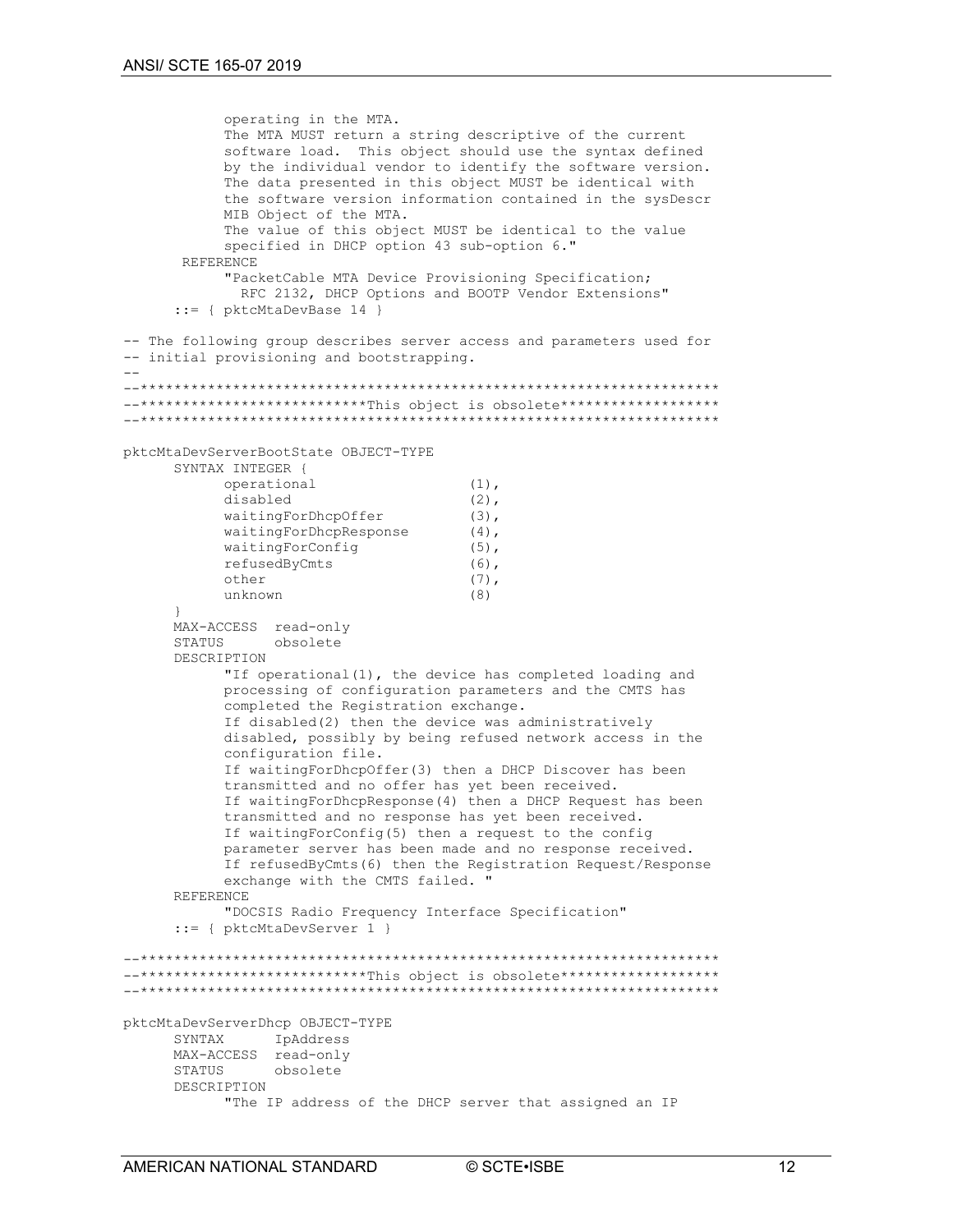```
 address to this device. Returns 0.0.0.0 if DHCP was not
              used for IP address assignment."
       ::= { pktcMtaDevServer 2 }
--
pktcMtaDevServerDns1 OBJECT-TYPE
       SYNTAX IpAddress
      MAX-ACCESS read-write<br>STATUS current
                   current
       DESCRIPTION
              "The IP address of the primary DNS server to be used by the
              MTA to resolve the FQDNs and IP addresses."
       ::= { pktcMtaDevServer 3 }
pktcMtaDevServerDns2 OBJECT-TYPE
                 IpAddress
      MAX-ACCESS read-write<br>STATUS current
                  current
       DESCRIPTION
             "The IP address of the Secondary DNS server to be used by 
              the MTA to resolve the FQDNs and IP addresses. Contains 
              0.0.0.0 if there is no Secondary DNS server specified for the MTA 
              for the MTA under consideration."
       ::= { pktcMtaDevServer 4 }
pktcMtaDevConfigFile OBJECT-TYPE
       SYNTAX SnmpAdminString
      MAX-ACCESS read-write<br>STATUS current
                   current
       DESCRIPTION
              "This object specifies the MTA device configuration file 
               information, including the access method, the server 
               name and the configuration file name. The value of this 
               object is the Uniform Resource Locator (URL) of the 
               configuration file for TFTP or HTTP download.
               If this object value is a TFTP URL, it must be formatted 
               as defined in RFC 3617.
               If this object value is an HTTP URL, it must be formatted 
               as defined in RFC 2616.
               If the MTA SNMP Enrollment mechanism is used, then the MTA
               must download the file provided by the Provisioning Server
               during provisioning via an SNMP SET on this object. 
               If the MTA SNMP Enrollment mechanism is not used, this 
               object MUST contain the URL value corresponding to the 
              'siaddr' and 'file' fields received in the DHCP ACK to<br>locate the configuration file: the 'siaddr' & 'file'
              locate the configuration file:
               fields represents the host and file of the TFTP URL. 
               In this case, the MTA MUST return an 
               'inconsistentValue' error in response to SNMP SET 
               operations. The MTA MUST return a zero-length string if 
               the server address (host part of the URL) is unknown."
       REFERENCE
               "RFC 3617, URI Scheme for TFTP; RFC 2616, HTTP 1.1"
       ::= { pktcMtaDevServer 5 }
pktcMtaDevSnmpEntity OBJECT-TYPE
                 SnmpAdminString
      MAX-ACCESS read-only<br>STATUS current
                  current.
       DESCRIPTION
              "This object contains the FQDN of the SNMP entity of the 
              Provisioning Server. When the MTA SNMP Enrollment 
              Mechanism is used, this object represents the server the
              MTA communicates with, to receive the configuration file
```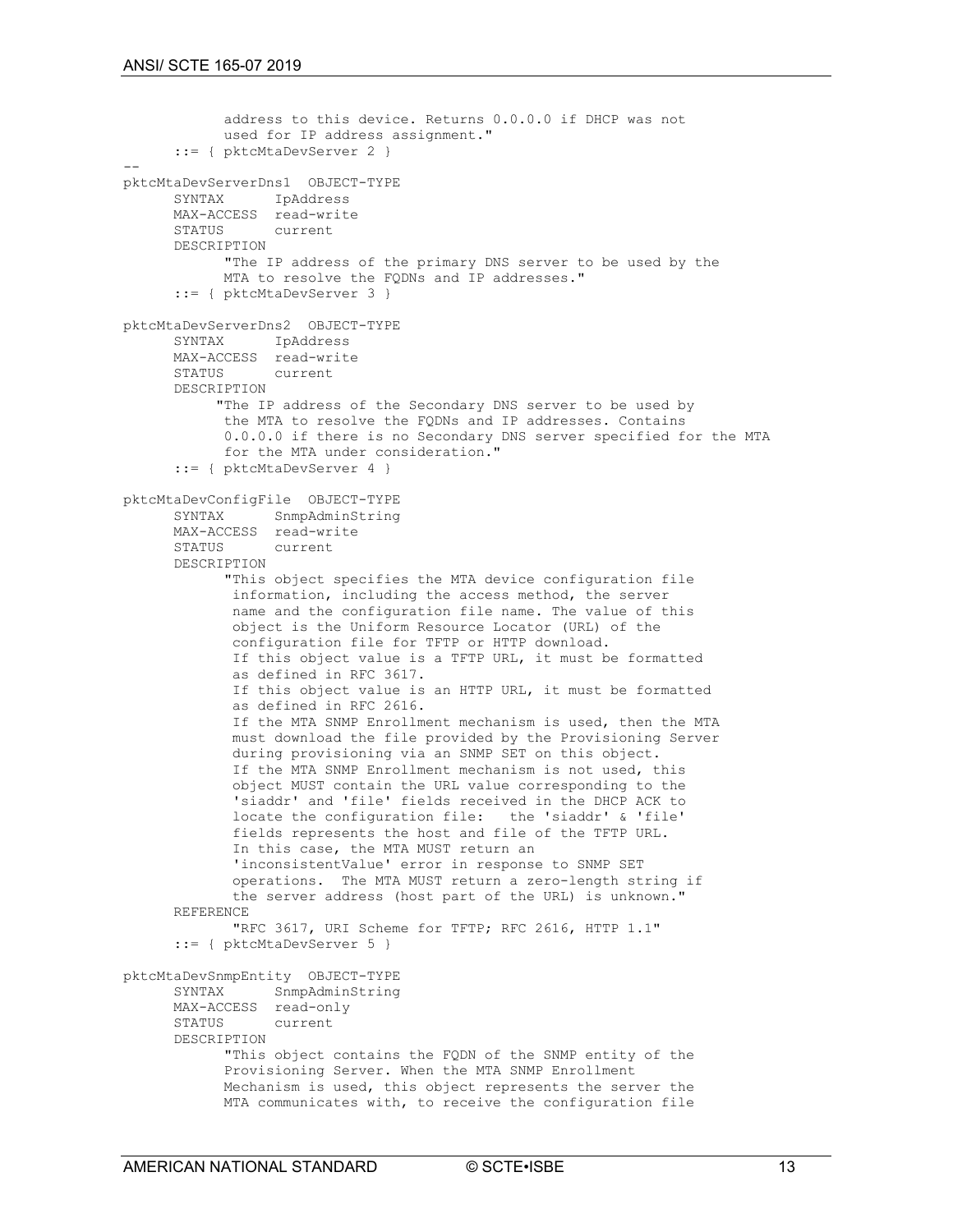```
 URL from, and, to send the enrollment notification to.
             The SNMP entity is also the destination entity for all
             the provisioning notifications. It may be also used for 
             post-provisioning SNMP operations. 
             During the provisioning phase, this SNMP 
             entity FQDN is supplied to the MTA via the DHCP option 122 
             sub-option 3 as defined in RFC 3495." 
       REFERENCE 
              "PacketCable MTA Device Provisioning Specification;
              RFC 3495, DHCP Option for CableLabs Client Configuration." 
       ::= { pktcMtaDevServer 6 }
pktcMtaDevProvConfigHash OBJECT-TYPE
                 OCTET STRING (SIZE(16|20))
      MAX-ACCESS read-write<br>STATUS current
                  current
       DESCRIPTION
             "This object contains the hash value of the contents of 
              the config file.
              If the authentication algorithm is MD5, the length is 128 
              bits. If the authentication algorithm is SHA-1, the length 
              is 160 bits. The hash calculation MUST follow 
              the requirements defined in the PacketCable Security
              specification.
              When the MTA SNMP Enrollment mechanism is used, this
              hash value is calculated and sent to the MTA prior 
              to sending the config file. This object value is then
              provided by the Provisioning server via an SNMP
              SET operation.
              When the MTA SNMP Enrollment mechanism is not in use, the
              hash value is provided in the configuration file itself 
              and it is also calculated by the MTA. This object value
              MUST represent the hash value calculated by the MTA.
             When the MTA SNMP Enrollment mechanism is not in use, the
              MTA must reject all SNMP SET operations on this object and
              return an 'inconsistentValue' error."
        REFERENCE
            "PacketCable MTA Device Provisioning Specification;
             PacketCable Security Specification."
       ::= { pktcMtaDevServer 7 }
pktcMtaDevProvConfigKey OBJECT-TYPE
                OCTET STRING (SIZE(0|8))
      MAX-ACCESS read-write<br>STATUS current
                  current
       DESCRIPTION
             "This object contains the key used to encrypt/decrypt
              the configuration file when secure SNMPv3 provisioning
              is used.
              It is sent to the MTA prior to sending the config file.
              If the privacy algorithm is null, the length is 0. If 
              the privacy algorithm is DES, the length is 64 bits.
              This object must not be used in non secure provisioning 
              mode.
              In non secure provisioning modes, the MTA MUST return an 
              'inconsistentValue' in response to SNMP SET operations,
              and, the MTA MUST return a 'genErr' error in response to 
              SNMP GET operations."
       ::= { pktcMtaDevServer 8 }
pktcMtaDevProvSolicitedKeyTimeout OBJECT-TYPE
      SYNTAX Integer32 (15..600)<br>UNITS "seconds"
                   "seconds"
```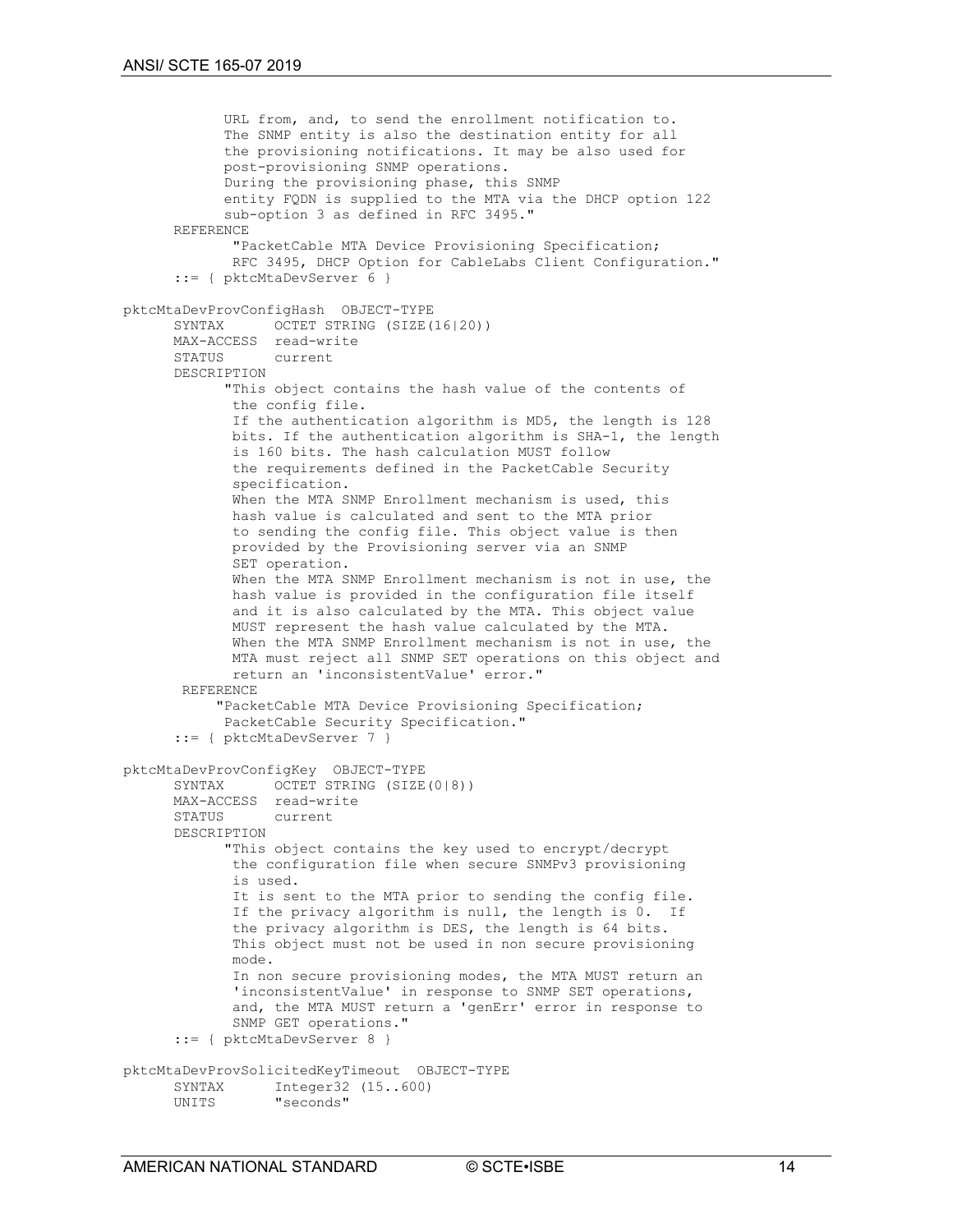--

--

```
MAX-ACCESS read-write<br>STATUS current
                 current
       DESCRIPTION
             "This object defines a Kerberos Key Management timer on the
              MTA. It is the time period during which the MTA saves the 
              nonce and Server Kerberos Principal Identifier to match an 
              AP Request and its associated AP Reply response from the 
              Provisioning Server. 
             After the timeout has been exceeded, the client discards
              this (nonce, Server Kerberos Principal Identifier) pair, 
              after which it will no longer accept a matching AP Reply. 
              This timer only applies when the Provisioning Server 
              initiated key management for SNMPv3 (with a 
              Wake Up message). This object should not be used in non 
              secure provisioning modes. In non secure provisioning 
              modes, the MTA MUST return an 'inconsistentValue' in 
              response to SNMP SET operations, and the MTA MUST 
              return a 'genErr' error in response to SNMP GET 
              operations." 
       DEFVAL { 120 }
       ::= { pktcMtaDevServer 9 }
--=====================================================================
- --- Unsolicited Key Updates are based on an exponential backoff 
-- mechanism with two timers for AS replies. The fast timers have a 
-- maximum timer (pktcMtaDevProvUnsolicitedKeyMaxTimeout seconds) and 
-- a nominal timer pktcMtaDevProvUnsolicitedKeyNomTimeout seconds) 
-- from which the backoff timer determinations are made. 
- ---=====================================================================
--=====================================================================
-- Timeouts for unsolicited key management updates are only pertinent 
-- before the first SNMPv3 message is sent between the MTA and the 
-- Provisioning server and before the configuration file is loaded.
--=====================================================================
pktcMtaDevProvUnsolicitedKeyMaxTimeout OBJECT-TYPE
      SYNTAX Integer32 (15..600)
      UNITS "seconds"
       MAX-ACCESS read-only 
       STATUS current 
       DESCRIPTION 
             "This object defines the timeout value that applies to
              an MTA-initiated AP-REQ/REP key management exchange with
              the Provisioning Server in SNMPv3 provisioning.
              It is the maximum timeout value and it may not be exceeded
              in the exponential back-off algorithm. If the DHCP option 
              code 122 sub-option 5 is provided to the MTA, it overwrites
              this value.
              In non secure provisioning mode, the MTA MUST return 
             a 'genErr' error in response to SNMP GET operations."
       REFERENCE
```

```
 "PacketCable Security Specification" 
DEFVAL {600}
 ::= { pktcMtaDevServer 10 }
```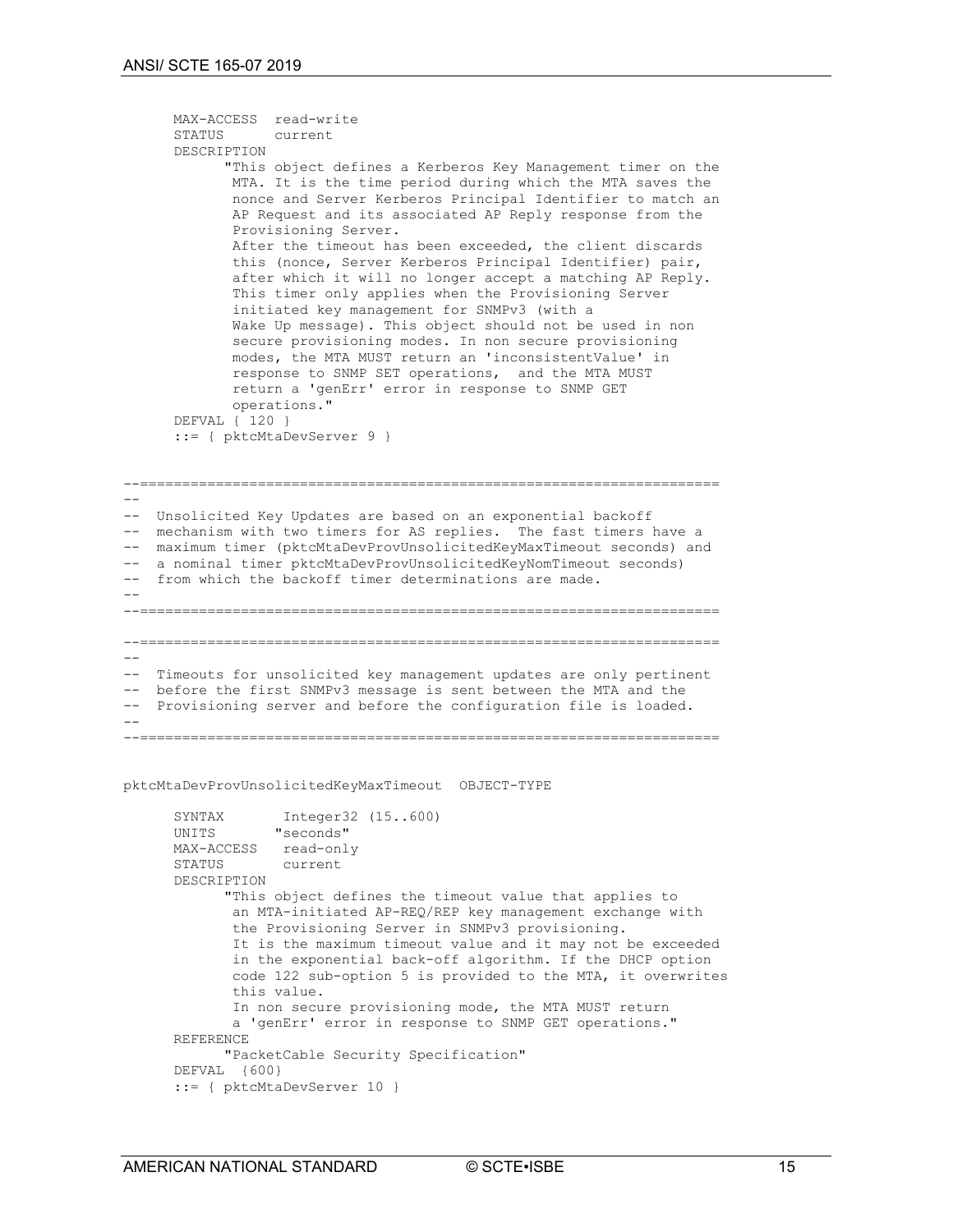```
pktcMtaDevProvUnsolicitedKeyNomTimeout OBJECT-TYPE
      SYNTAX Integer32 (15..600)<br>
INITS "seconds"
                   "seconds"
      MAX-ACCESS read-only<br>STATUS current
                    current
       DESCRIPTION
              "This object defines the starting value of the timeout
               for the AP-REQ/REP Backoff and Retry mechanism 
               with exponential timeout in SNMPv3 provisioning.
               If the DHCP option code 122 sub-option 5 is provided
               the MTA, it overwrites this value.
               In non secure provisioning mode, the MTA MUST return 
               a 'genErr' error in response to SNMP GET operations."
       REFERENCE
              "PacketCable Security Specification"
      DEFVAL {30}
       ::= { pktcMtaDevServer 11 }
pktcMtaDevProvUnsolicitedKeyMeanDev OBJECT-TYPE
      SYNTAX Integer32 (15..600)<br>UNITS "seconds"
                   "seconds"
      MAX-ACCESS read-only<br>STATUS obsolete
                 obsolete
       DESCRIPTION
              "This is the mean deviation for the round trip delay 
               timings."
      REFERENCE 
              "PacketCable Security Specification" 
      ::= { pktcMtaDevServer 12 }
pktcMtaDevProvUnsolicitedKeyMaxRetries OBJECT-TYPE
      SYNTAX Integer32 (1..32)
      MAX-ACCESS read-only<br>STATUS current
                   current.
       DESCRIPTION
              "This object contains a retry counter that applies to 
              an MTA-initiated AP-REQ/REP key management exchange with 
              the Provisioning Server in secure SNMPv3 provisioning.
              It is the maximum number of retries before the MTA stops
              attempting to establish a Security Association with 
              Provisioning Server. 
             If the DHCP option code 122 sub-option 5 is provided to 
              the MTA, it overwrites this value.
              In non secure provisioning mode, the MTA MUST return 
             a 'genErr' error in response to SNMP GET operations."
       REFERENCE 
              "PacketCable Security Specification"
       DEFVAL {8}
       ::= { pktcMtaDevServer 13 }
pktcMtaDevProvKerbRealmName OBJECT-TYPE
                 SnmpAdminString (SIZE(1..255))
      MAX-ACCESS read-only<br>STATUS current
                   current
       DESCRIPTION 
             "For Secure provisioning this object contains the name of 
             the associated provisioning Kerberos realm acquired during
             the MTA4 provisioning step (DHCP Ack).
             Additionally this object value is used as an index
             into the pktcMtaDevRealmTable. In which case, the upper 
             case ASCII representation of the associated Kerberos realm
             name MUST be used by both the Manager (SNMP entity) 
              and the MTA. The Kerberos realm name for the Provisioning
```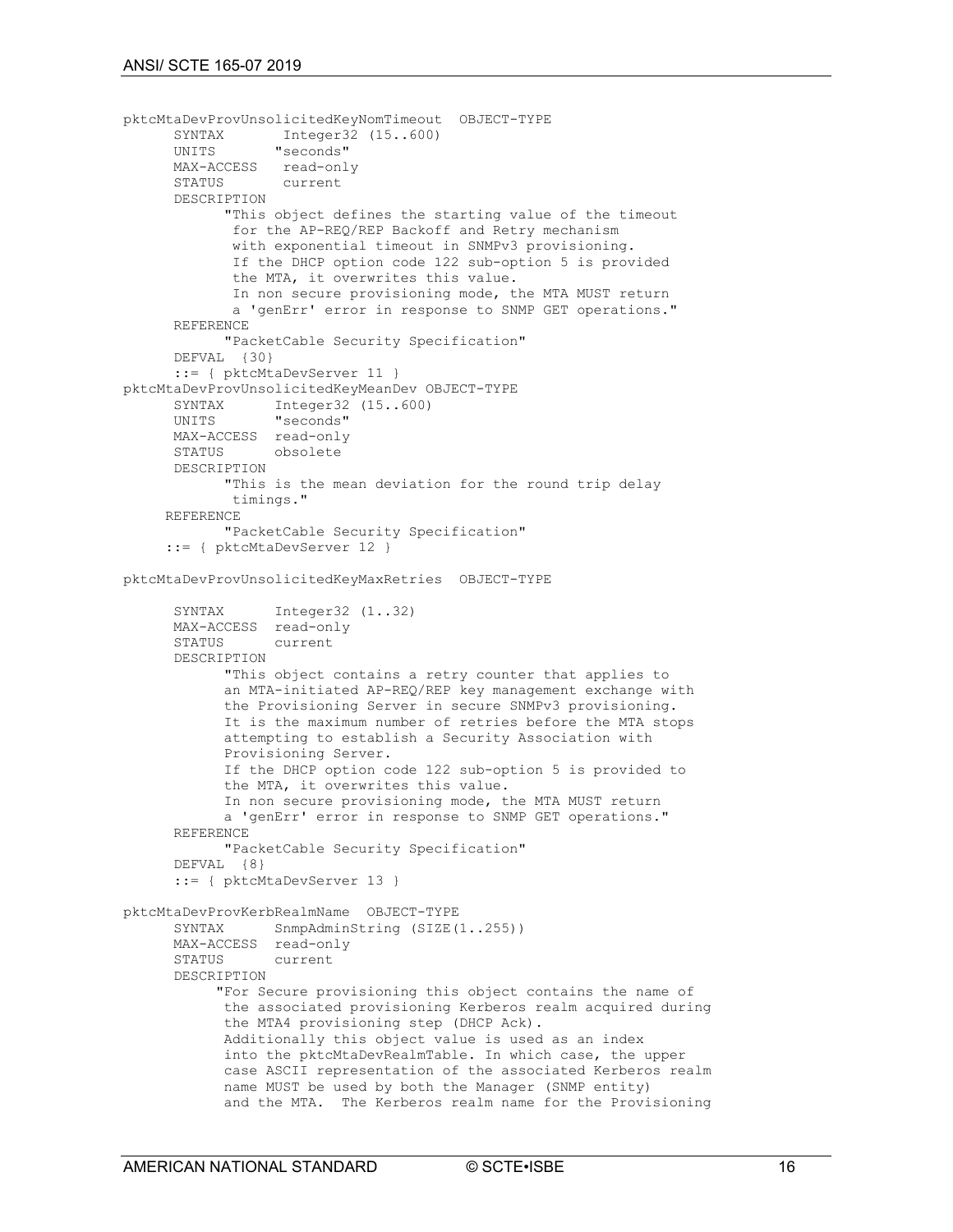```
 Server is supplied to the MTA via DHCP option code 122 
              sub-option 6 as defined in RFC 3495. 
              For non secure provisioning modes, the value of 
              this object MUST contain the value supplied in the DHCP 
               ACK message (option code 122 sub-option 6)." 
        REFERENCE
             "PacketCable MTA Device Provisioning Specification; 
              RFC 3495, DHCP Option for CableLabs Client Configuration."
       ::= { pktcMtaDevServer 14 }
pktcMtaDevProvState OBJECT-TYPE
       SYNTAX INTEGER {
            operational (1),<br>waitingForSnmpSetInfo (2),
             waitingForSnmpSetInfo (2),<br>waitingForTftpAddrResponse (3),
             waitingForTftpAddrResponse (3)<br>waitingForConfigFile (4)
              waitingForConfigFile (4)
       }
       MAX-ACCESS read-only
       STATUS current
       DESCRIPTION
             " This object defines the MTA provisioning state. 
               If the state is: 
                 'operational(1)', the device has completed the loading 
                  and processing of the initialization parameters. 
                 'waitingForSnmpSetInfo(2)', the device is waiting on 
                  its configuration file download access information.
                  Note that this state is only reported when the MTA
                  SNMP enrollment mechanism is used. 
                 'waitingForTftpAddrResponse(3)', the device has sent a 
                  DNS request to resolve the server providing the 
                  configuration file and it is awaiting for a response. 
                  Note that this state is only reported when the MTA
                  SNMP enrollment mechanism is used.
                 'waitingForConfigFile(4)', the device has sent a 
                 request via TFTP or HTTP for the download of its 
                 configuration file and it is awaiting for a response or 
                 the file download is in progress." 
       REFERENCE
              "PacketCable MTA Device Provisioning Specification,
               PacketCable Security Specification"
       ::= { pktcMtaDevServer 15 }
pktcMtaDevServerDhcp1 OBJECT-TYPE
              IpAddress
      MAX-ACCESS read-only<br>STATUS current
                  current
       DESCRIPTION
"The IP address of the primary DHCP server which would cater to the 
               MTA during its provisioning. Contains 255.255.255.255 if 
               there was no preference given with respect to the DHCP 
               servers for MTAprovisioning."
       ::= { pktcMtaDevServer 16 }
pktcMtaDevServerDhcp2 OBJECT-TYPE
                IpAddress
      MAX-ACCESS read-only<br>STATUS curres
      STATUS current<br>DESCRIPTION "The I
                        "The IP address of the Secondary DHCP server
               which could cater to the MTA during its provisioning. 
               Contains 0.0.0.0 if there is no specific secondary DHCP
```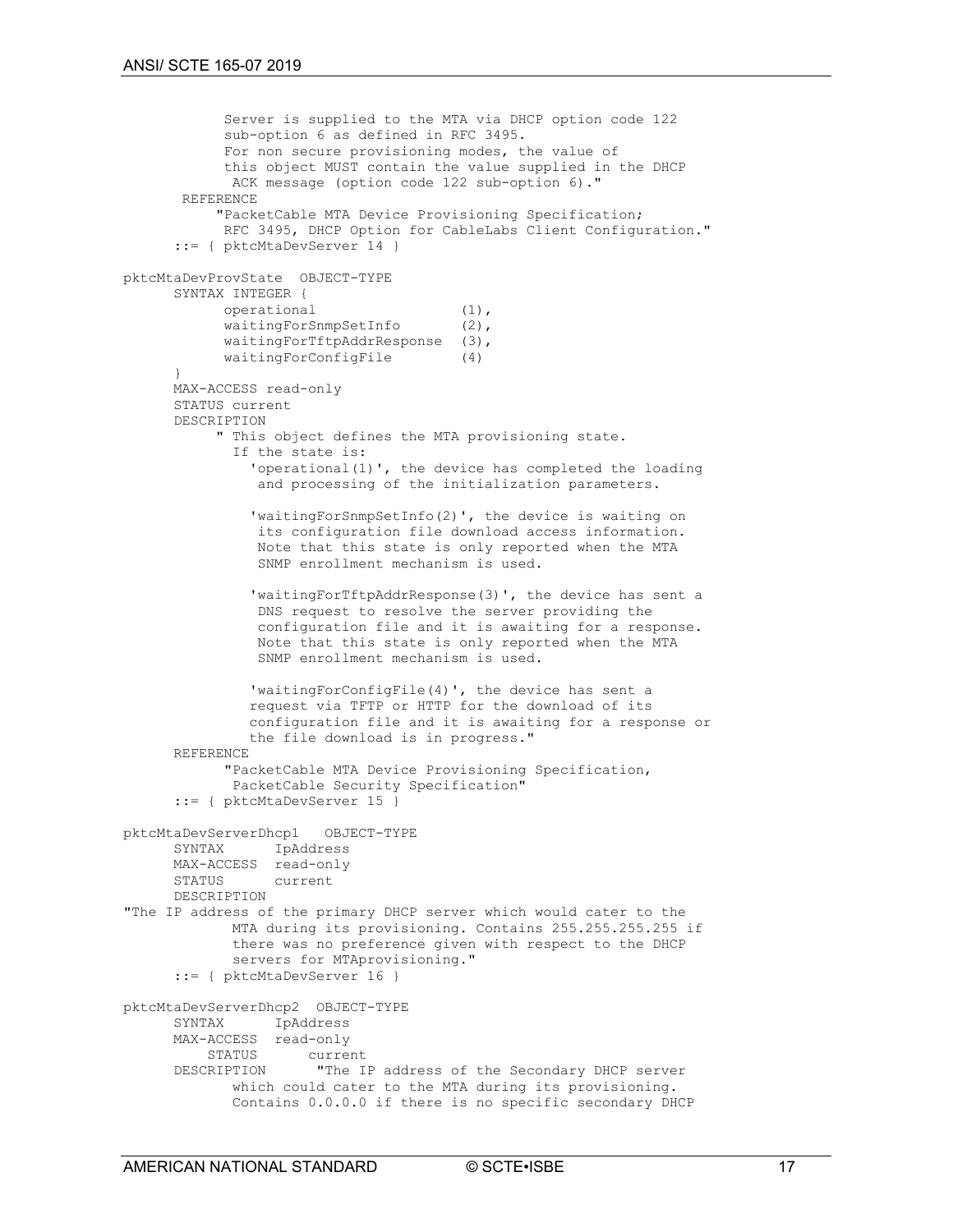```
 server to be considered during MTA provisioning."
     ::= { pktcMtaDevServer 17 }
pktcMtaDevTimeServer OBJECT-TYPE
       SYNTAX IpAddress
      MAX-ACCESS read-write<br>STATUS current
                  current
       DESCRIPTION
             "IP address of the Time Server from which to obtain the
             time. Contains 0.0.0.0 if the Time Protocol is not used for
             time synchronization."
       ::= { pktcMtaDevServer 18 }
--
-- The following group describes the security objects in the MTA 
--
pktcMtaDevManufacturerCertificate OBJECT-TYPE
       SYNTAX X509Certificate
      MAX-ACCESS read-only<br>STATUS current
                current
       DESCRIPTION
            " This object contains the MTA Manufacturer Certificate. 
              The object value must be the ASN.1 DER encoding of the MTA
              manufacturer's X.509 public key certificate. The MTA 
              Manufacturer Certificate is issued to each MTA 
              manufacturer and is installed into each MTA at the time of
              manufacture or with a secure code download. The specific 
              requirements related to this certificate are defined in 
              the PacketCable Security specification." 
        REFERENCE 
            "PacketCable Security Specification." 
       ::= {pktcMtaDevSecurity 1 }
pktcMtaDevCertificate OBJECT-TYPE
                 X509Certificate
      MAX-ACCESS read-only<br>STATUS current
                  current
       DESCRIPTION
             "ASN.1 DER encoding of the MTA's X.509 public-key 
             certificate issued by the manufacturer and installed 
             into the embedded-MTA in the factory. This certificate, 
             called MTA Device Certificate, contains the MTA's MAC 
             address. It cannot be updated by the provisioning server."
       ::= { pktcMtaDevSecurity 2 }
--*********************************************************************
--************************** THIS OBJECT IS OBSOLETE ******************
--*********************************************************************
pktcMtaDevSignature OBJECT-TYPE
              OCTET STRING (SIZE (0..256))
      MAX-ACCESS read-only<br>STATUS obsolete
                  obsolete
       DESCRIPTION
             "A unique signature created by the MTA for each SNMP 
             Inform or SNMP Trap or SNMP GetResponse message exchanged 
             prior to enabling SNMPv3 security ASN.1 encoded Digital 
             signature in the Cryptographic message syntax (includes
             nonce). "
       ::= { pktcMtaDevSecurity 3 }
pktcMtaDevCorrelationId OBJECT-TYPE
                 Integer32
```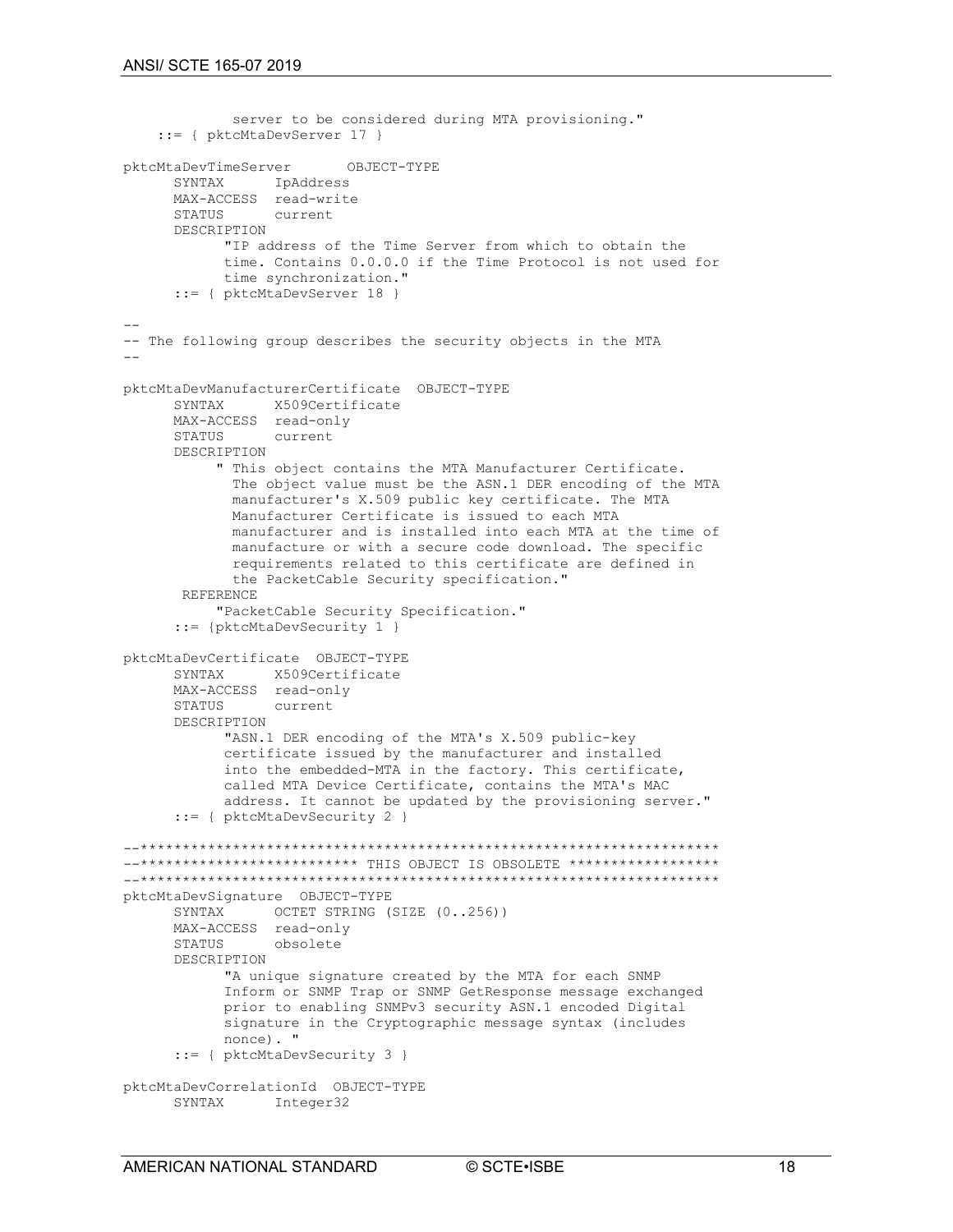```
MAX-ACCESS read-only<br>STATUS current
                  current
       DESCRIPTION
             "Random value generated by the MTA for use in registration
              authorization. It is for use only in the MTA initialization 
             messages and for MTA configuration file download "
       ::= { pktcMtaDevSecurity 4 }
--=====================================================================
- --- pktcMtaDevSecurityTable
--- The pktcMtaDevSecurityTable shows security association information 
-- relating to a particular MTA endpoint. The MTA endpoint is indexed
-- with ifIndex.
---=====================================================================
--*********************************************************************
--************************** THIS TABLE IS OBSOLETE *******************
--*********************************************************************
pktcMtaDevSecurityTable OBJECT-TYPE
               SEQUENCE OF PktcMtaDevSecurityEntry
      MAX-ACCESS not-accessible<br>STATUS obsolete
                  obsolete
           DESCRIPTION
              "Contains per endpoint security information."
       ::= { pktcMtaDevSecurity 5 }
pktcMtaDevSecurityEntry OBJECT-TYPE
       SYNTAX PktcMtaDevSecurityEntry
      MAX-ACCESS not-accessible<br>STATUS obsolete
                  obsolete
       DESCRIPTION
              "List of security attributes for a single PacketCable
             endpoint interface."
       INDEX { ifIndex }
       ::= { pktcMtaDevSecurityTable 1 }
PktcMtaDevSecurityEntry ::= SEQUENCE {
       pktcMtaDevServProviderCertificate X509Certificate,
      pktcMtaDevTelephonyCertificate X509Certificate<br>
pktcMtaDevKerberosRealm OCTET STRING.
       pktcMtaDevKerberosRealm OCTET STRING,
      pktcMtaDevKerbPrincipalName DisplayStr<br>pktcMtaDevServGracePeriod Integer32,
      pktcMtaDevServGracePeriod
      pktcMtaDevLocalSystemCertificate X509Certificate,<br>pktcMtaDevKeyMgmtTimeout1 Integer32,
      pktcMtaDevKeyMgmtTimeout1
       pktcMtaDevKeyMgmtTimeout2 Integer32
 }
pktcMtaDevServProviderCertificate OBJECT-TYPE
       SYNTAX X509Certificate
      MAX-ACCESS read-write<br>STATUS obsolete
                  obsolete
       DESCRIPTION
              "ASN.1 DER encoding of the Telephony Service 
             Provider's X.509 public-key certificate, called 
             Telephony Service Provider Certificate. It serves
             as the root of the intra-domain trust hierarchy. 
             Each MTA is configured with this certificate so 
             that it can authenticate TGSs owned by the same 
              service provider. The provisioning server needs
              the ability to update this certificate in the MTAs
```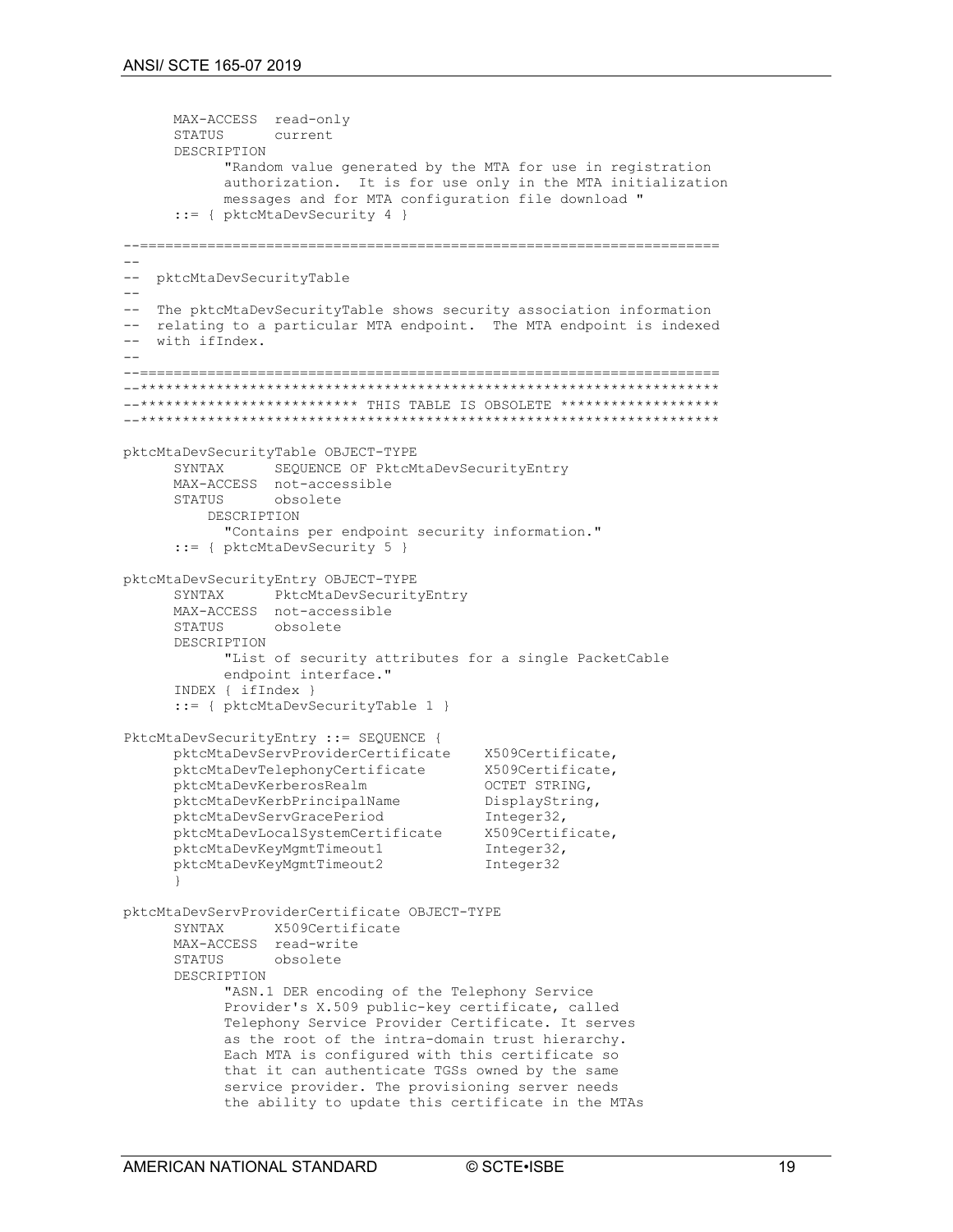```
 via both SNMP and configuration files"
       ::= { pktcMtaDevSecurityEntry 1 }
pktcMtaDevTelephonyCertificate OBJECT-TYPE
                  X509Certificate
      MAX-ACCESS read-write<br>STATUS obsolete
                   obsolete
       DESCRIPTION
              "ASN.1 DER encoding of the MTA's X.509 public-key 
              certificate issued by the Service Provider with either 
              the Service Provider CA or a Local System CA. This 
              certificate, called MTA Telephony Certificate, contains 
              the same public key as the MTA Device Certificate issued 
              by the manufacturer. It is used to authenticate the
              identity of the MTA to the TGS (during PKINIT exchanges). 
              The provisioning server needs the ability to update this 
              certificate in the MTAs via both SNMP and configuration 
              files"
       ::= { pktcMtaDevSecurityEntry 2 }
pktcMtaDevKerberosRealm OBJECT-TYPE
                   OCTET STRING (SIZE (0..1280))
      MAX-ACCESS read-write<br>STATUS obsolete -
                  obsolete -- moved to realm table
       DESCRIPTION
              "Specifies a Kerberos realm (i.e. administrative domain), 
              required for Packet Cable key management."
       ::= { pktcMtaDevSecurityEntry 3 }
pktcMtaDevKerbPrincipalName OBJECT-TYPE
      SYNTAX DisplayString (SIZE(0..40))
      MAX-ACCESS read-write<br>STATUS obsolete
                   obsolete
       DESCRIPTION
              "Kerberos principal name for the Call Agent. This 
              information is required in order for the MTA to obtain 
              Call Agent Kerberos tickets. This principal name does not 
              include the realm, which is specified as a separate field 
              in this configuration file. A Single Kerberos principal 
              name MAY be shared among several Call Agents."
       ::= { pktcMtaDevSecurityEntry 4 }
pktcMtaDevServGracePeriod OBJECT-TYPE
      SYNTAX Integer32 (15..600)<br>UNITS "minutes"
                   "minutes"
      MAX-ACCESS read-write<br>STATUS obsolete
                                   -- moved to realm table
       DESCRIPTION
              "The MTA MUST obtain a new Kerberos ticket (with a PKINIT
              exchange) this many minutes before the old ticket expires. 
              The minimum allowable value is 15 mins. The default is 30 
              mins."
       DEFVAL { 30 }
       ::= { pktcMtaDevSecurityEntry 5 }
pktcMtaDevLocalSystemCertificate OBJECT-TYPE
                  X509Certificate
      MAX-ACCESS read-write<br>STATUS obsolete
                   obsolete
       DESCRIPTION 
              "The Telephony Service Provider CA may delegate the 
              issuance of certificates to a regional Certification 
              Authority called Local System CA (with the corresponding
```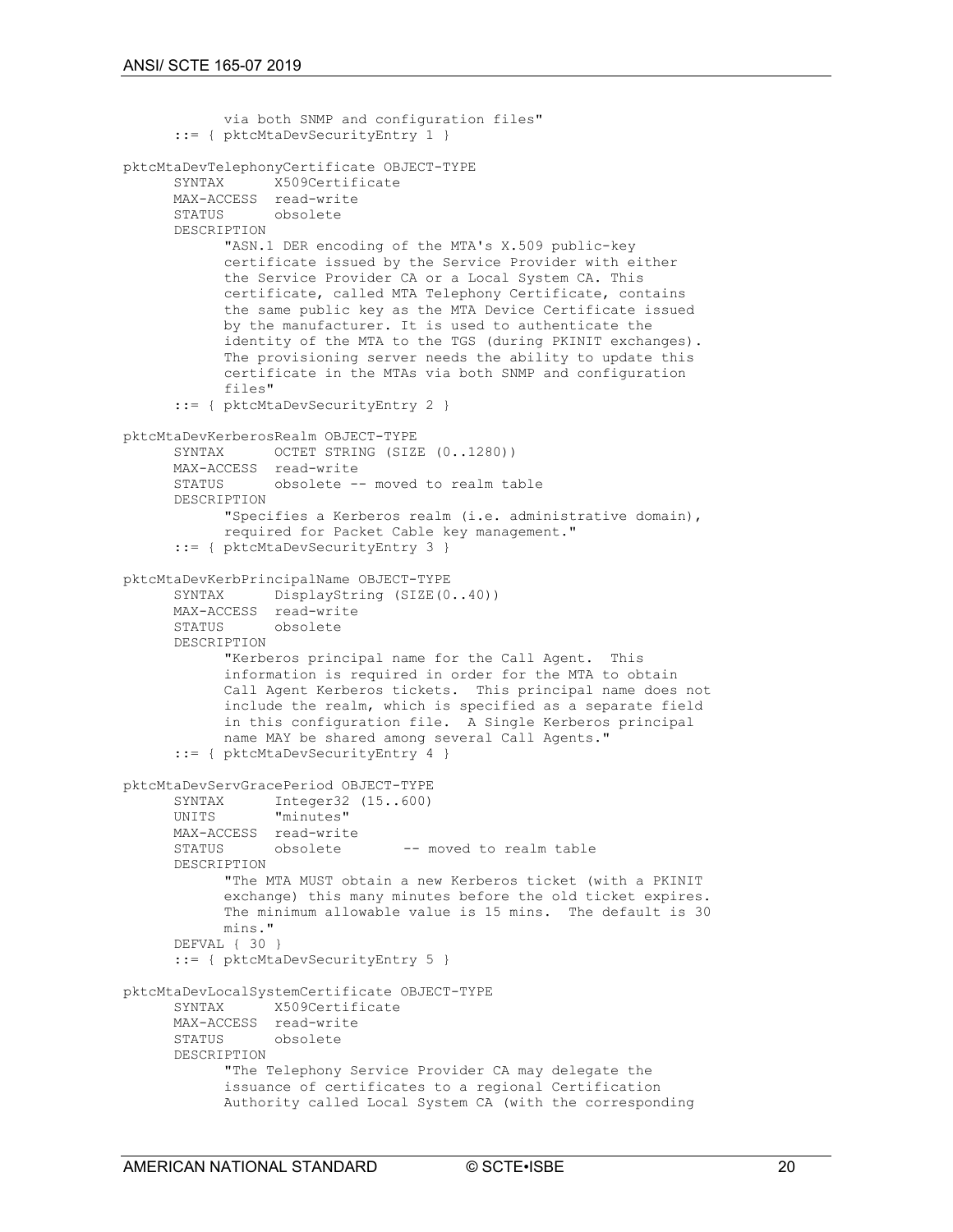```
 Local System Certificate). This parameter is the ASN.1 
              DER encoding of the Local System Certificate. It MUST have
              a non-empty value when the MTA Telephony certificate is 
              signed by a Local System CA. Otherwise, the value MUST 
              be of length 0."
::= { pktcMtaDevSecurityEntry 6 }
pktcMtaDevKeyMgmtTimeout1 OBJECT-TYPE
      SYNTAX Integer32 (15..600)<br>IINTTS "seconds"
                   "seconds"
      MAX-ACCESS read-write<br>STATUS obsolete -
                   obsolete -- moved to cms table
       DESCRIPTION
              "This timeout applies only when the MTA initiated key 
              management. It is the period during which the MTA will 
              save a nonce (inside the sequence number field) from the 
              sent out AP Request and wait for the matching AP Reply 
              from the CMS."
     REFERENCE
              "PacketCable Security Specification"
       ::= { pktcMtaDevSecurityEntry 7 }
pktcMtaDevKeyMgmtTimeout2 OBJECT-TYPE
      SYNTAX Integer32 (15..600)<br>UNITS "seconds"
                   "seconds"
      MAX-ACCESS read-write<br>STATUS obsolete -
                   obsolete -- changed to adaptive backoff and moved to
                    -- cms table
       DESCRIPTION
              "This timeout applies only when the CMS initiated key 
               management (with a Wake Up or Rekey message).
               It is the period during which the MTA will 
               save a nonce (inside the sequence number field) from 
               the sent out AP Request and wait for the matching AP 
               Reply from the CMS."
     REFERENCE
              "PacketCable Security Specification"
       ::= { pktcMtaDevSecurityEntry 8 }
\overline{\phantom{a}}Ticket Granting Server information
--
--*********************************************************************
--************************** THIS TABLE IS OBSOLETE *******************
--*********************************************************************
pktcMtaDevTgsTable OBJECT-TYPE
       SYNTAX SEQUENCE OF PktcMtaDevTgsEntry
      MAX-ACCESS not-accessible<br>STATUS obsolete -- See
                obsolete -- Secure Provisioning ECR
       DESCRIPTION
              "Contains per endpoint Ticket Granting Server information."
       ::= { pktcMtaDevSecurity 8 }
pktcMtaDevTgsEntry OBJECT-TYPE
       SYNTAX PktcMtaDevTgsEntry
      MAX-ACCESS not-accessible<br>STATUS obsolete -- Se
                 obsolete -- Secure Provisioning ECR
       DESCRIPTION
              "List of Tgs attributes for a single packet cable 
              endpoint interface."
       INDEX { ifIndex, pktcMtaDevTgsIndex }
       ::= { pktcMtaDevTgsTable 1 }
```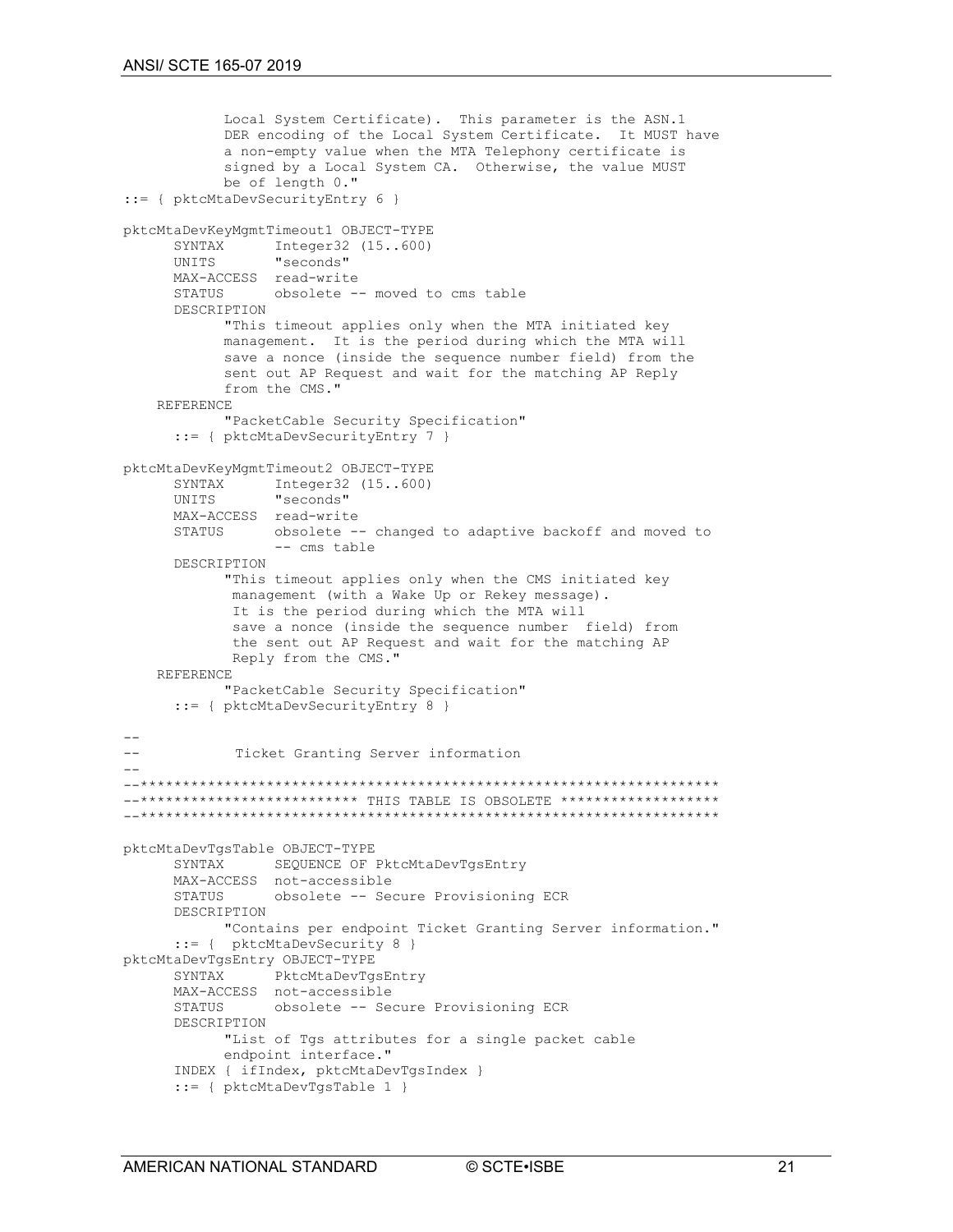```
PktcMtaDevTgsEntry ::= SEQUENCE {<br>pktcMtaDevTgsIndex Integer32,
      pktcMtaDevTgsIndex
       pktcMtaDevTgsLocation DisplayString,
       pktcMtaDevTgsStatus RowStatus
 }
pktcMtaDevTgsIndex OBJECT-TYPE
                Integer32 (1..2147483647)
      MAX-ACCESS not-accessible<br>STATUS obsolete -- Se
                   obsolete -- Secure Provisioning ECR
       DESCRIPTION
              "Index into the TGS table for TGS locations.
              IfType specifies the endpoint, TgsIndex specifies a TGS."
         ::= { pktcMtaDevTgsEntry 1 }
pktcMtaDevTgsLocation OBJECT-TYPE
                   DisplayString (SIZE (0..255))
       MAX-ACCESS read-create
       STATUS obsolete -- Secure Provisioning ECR
       DESCRIPTION
              "Name of the TGS Ticket Granting Server, which is the 
              Kerberos Server. This parameter is a FQDN or Ipv4 address.
             There may be multiple entries of this type. The order
              in which these entries are listed is the priority order 
              in which the MTA will attempt to contact them for this
              endpoint."
        ::= { pktcMtaDevTgsEntry 2 }
pktcMtaDevTgsStatus OBJECT-TYPE
               RowStatus
      MAX-ACCESS read-create<br>STATUS obsolete
                   obsolete -- Secure Provisioning ECR
       DESCRIPTION
              "This object contains the Row Status associated with 
              the pktcMtaDevTgsTable."
::= { pktcMtaDevTgsEntry 3 }
pktcMtaDevTelephonyRootCertificate OBJECT-TYPE 
                   X509Certificate
      MAX-ACCESS read-only<br>STATUS current
                   current
       DESCRIPTION
              "ASN.1 DER encoding of the IP Telephony Root X.509
              public-key certificate stored in the MTA non-volatile
              memory and updateable with a code download. This
              certificate is used to validate the initial AS Reply
              from the KDC received during the MTA initialization."
       ::= { pktcMtaDevSecurity 9 }
--=====================================================================
--
       Procedures for setting up security associations:
--
-- A security association may be setup either via configuration or via<br>-- MCS signaling
       NCS signaling.
--
        I. Security association setup via configuration.
--
-- The realm must be configured first. Associated with the<br>-- The realm is a KDC. The realm table (pktcMtaDevRealmTable)
-- realm is a KDC. The realm table (pktcMtaDevRealmTable)<br>-- indicates information about realm (e.g., name.
-- indicates information about realm (e.g., name,<br>-- Organization name) and parameters associated w
-- organization name) and parameters associated with KDC<br>-- communications (e.g. grace periods as request/as
              communications (e.g., grace periods, AS request/AS
              reply adaptive backoff parameters).
```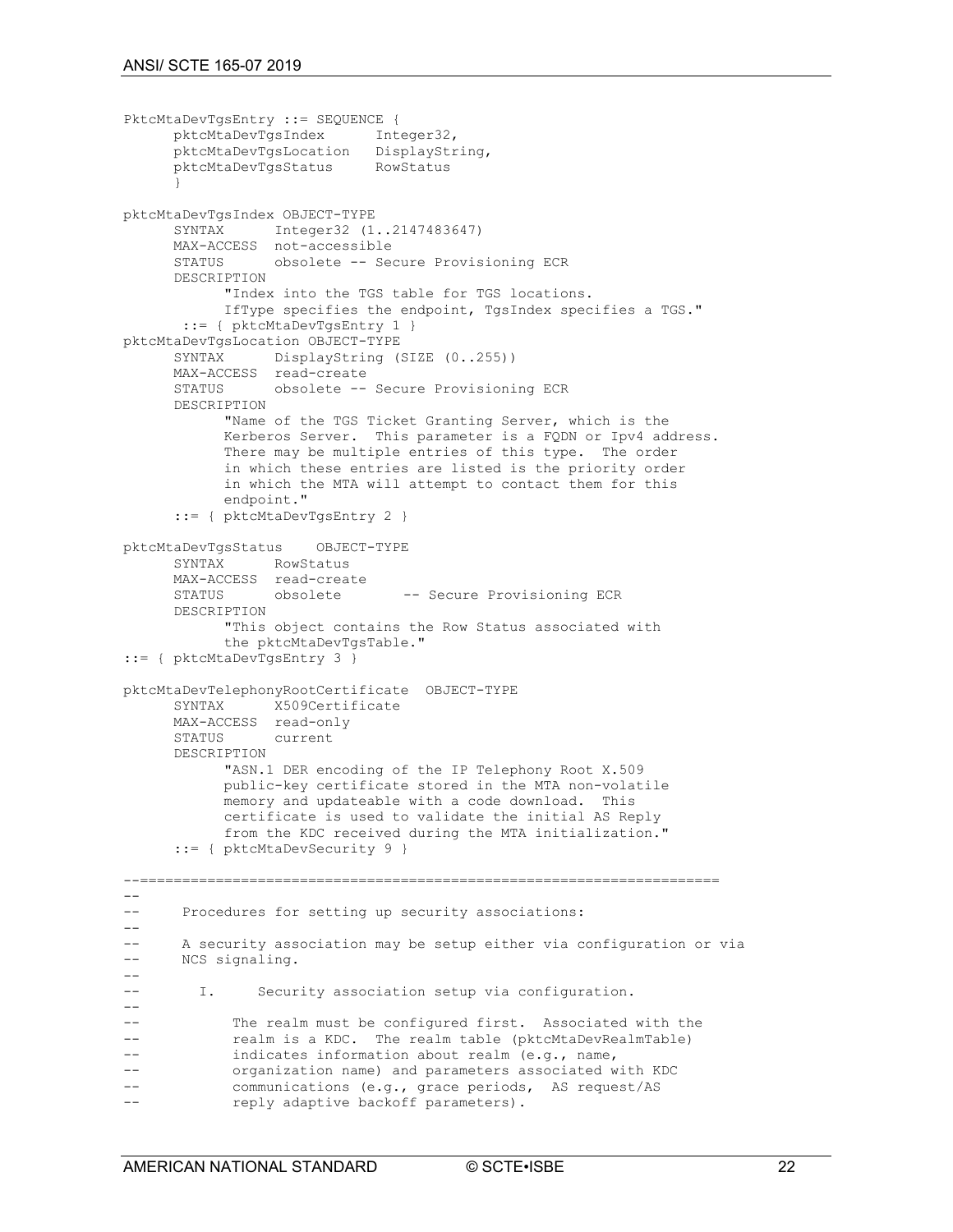-- Once the realm is established, one or more servers may be<br>-- defined in the realm For PacketCable these are defined in the realm. For PacketCable, these are -- Call Management Servers (CMSs). Associated with each CMS -- entry in the pktcMtaDevCmsTable is an explicit reference<br>-- The a Realm via the realm index to a Realm via the realm index -- (pktcMtaDevCmsKerbRealmName), the FQDN of the CMS,<br>-- and parameters associated with IBSec management wi -- and parameters associated with IPSec management with the -- CMS (e.g., clock skew, AP request/<br>-- ap reply adaptive backoff parameter AP reply adaptive backoff parameters). -- -- -- II. Security association setup via NCS signaling -- -- Note: The following process is done automatically by the -- MTA. The NCS is not involved in creating signaled entries. -- The current CMS signaling association being used by an -- endpoint is marked as active in CMS MAP table. If NCS<br>cignaling requests a change of signaling association to -- signaling requests a change of signaling association to<br>-- a different FODN the MTA checks the current CMS MAP -- a different FQDN, the MTA checks the current CMS MAP<br>-- table entries for the affected endpoint If the ent -- table entries for the affected endpoint. If the entry<br>-- exists in the CMS MAP table the current CMS MAP table -- exists in the CMS MAP table, the current CMS MAP table<br>-- entry is marked inactive and the newly chosen CMS MAP -- entry is marked inactive and the newly chosen CMS MAP table entry is marked active. -- -- If the entry does not exist in the CMS MAP table, the<br>-- CMS table is checked to determine whether or not it -- CMS table is checked to determine whether or not it<br>-- contains the CMS specified by CMS signaling (possib -- contains the CMS specified by CMS signaling (possibly<br>-- a redirection) If the desired CMS entry is defined -- a redirection). If the desired CMS entry is defined,<br>-- then a corresponding entry is created and an entry in -- then a corresponding entry is created and an entry in<br>-- the CMS MAP table is created If the MTA does not -- the CMS MAP table is created. If the MTA does not<br>-- have current associations with that CMS, it will no -- have current associations with that CMS, it will now<br>-- perform key management to establish required security -- perform key management to establish required security<br>-- associations. Once the desired CMS entry is establish -- associations. Once the desired CMS entry is established,<br>-- The current CMS MAP table entry is marked inactive and -- the current CMS MAP table entry is marked inactive and<br>-- the newly created CMS MAP table entry is marked active -- the newly created CMS MAP table entry is marked active.<br>-- Otherwise the current CMS MAP table entry remains -- Otherwise the current CMS MAP table entry remains<br>-- active and the newly created CMS MAP table entry -- active and the newly created CMS MAP table entry is marked<br>-- in active in active. -- -- If the entry does not exist in the CMS MAP table and the<br>-- CMS entry does not exist in the CMS table, a new CMS -- CMS entry does not exist in the CMS table, a new CMS<br>-- table entry should be created. This CMS entry shoule -- table entry should be created. This CMS entry should use<br>-- the same realm as used by this endpoint. The default the same realm as used by this endpoint. The default -- values for the clock skew and AP request/AP reply adaptive<br>-- backoff parameters should be used. The MTA will now -- backoff parameters should be used. The MTA will now<br>-- perform key management to establish required security -- perform key management to establish required security<br>-- associations Once the desired CMS entry is establish -- associations. Once the desired CMS entry is established,<br>-- the current CMS MAP table entry is marked inactive and -- the current CMS MAP table entry is marked inactive and<br>-- the newly created CMS MAP table entry is marked active -- the newly created CMS MAP table entry is marked active.<br>-- Otherwise the current CMS MAP table entry remains -- Otherwise the current CMS MAP table entry remains<br>-- active and the newly created CMS MAP table entry -- active and the newly created CMS MAP table entry is<br>-- marked inactive marked inactive. -- -- III. When the MTA receives wake-up or rekey messages from a CMS,<br>-- it performs key management based on the corresponding entry -- it performs key management based on the corresponding entry<br>-- in the CMS table. If the matching CMS entry does not exist -- in the CMS table. If the matching CMS entry does not exist,<br>-- it must ignore the wake-up or rekey messages it must ignore the wake-up or rekey messages. -- --=====================================================================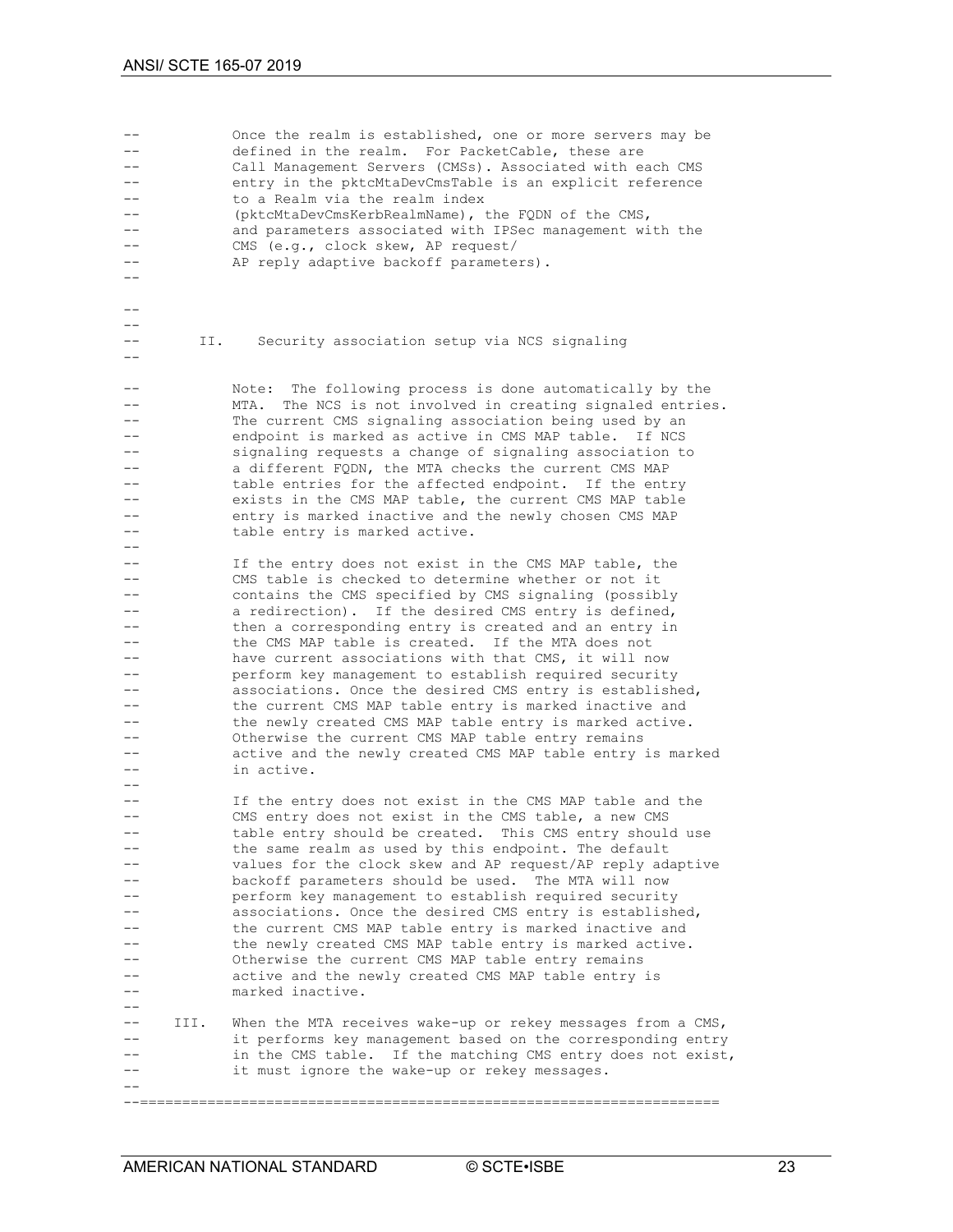```
--=====================================================================
--
-- pktcMtaDevRealmTable
- --- The pktcMtaDevRealmTable shows the KDC realms. The table is<br>-- indexed withpktcMtaDevRealmName. The Bealm Table is used in
   indexed withpktcMtaDevRealmName. The Realm Table is used in with
-- conjunction any server which needs a security association with an 
-- server MTA. The table (today the CMS) has a security association.
-- Each server-MTA security association is associated with a
-- single Realm. This allows for multiple realms, each
-- with its own security association.
--
--=====================================================================
pktcMtaDevRealmTable OBJECT-TYPE
       SYNTAX SEQUENCE OF PktcMtaDevRealmEntry
       MAX-ACCESS not-accessible
                current
       DESCRIPTION
             "Contains per Kerberos realm security parameters."
       ::= { pktcMtaDevSecurity 16 }
pktcMtaDevRealmEntry OBJECT-TYPE
       SYNTAX PktcMtaDevRealmEntry
       MAX-ACCESS not-accessible
              current.
       DESCRIPTION
             "List of security parameters for a single Kerberos realm."
       INDEX { IMPLIED pktcMtaDevRealmName }
       ::= { pktcMtaDevRealmTable 1 }
PktcMtaDevRealmEntry ::= SEQUENCE {
      pktcMtaDevRealmName SnmpAdminString,<br>
pktcMtaDevRealmPkinitGracePeriod Integer32,
      pktcMtaDevRealmPkinitGracePeriod Integer32,<br>pktcMtaDevRealmTgsGracePeriod Integer32,
       pktcMtaDevRealmTgsGracePeriod Integer32,
       pktcMtaDevRealmOrgName OCTET STRING,
 pktcMtaDevRealmUnsolicitedKeyMaxTimeout Integer32,
 pktcMtaDevRealmUnsolicitedKeyNomTimeout Integer32,
 pktcMtaDevRealmUnsolicitedKeyMeanDev Integer32,
       pktcMtaDevRealmUnsolicitedKeyMaxRetries Integer32,
      pktcMtaDevRealmStatus
 }
pktcMtaDevRealmName OBJECT-TYPE
      SYNTAX SnmpAdminString(SIZE(1..255))
       MAX-ACCESS not-accessible
                current
       DESCRIPTION
             "The corresponding Kerberos Realm name. This is used as 
             an index into pktcMtaDevRealmTable. When used as an index,
            used by both the Manager(SNMPv3 Entity) and the MTA."
       ::= { pktcMtaDevRealmEntry 1 }
pktcMtaDevRealmPkinitGracePeriod OBJECT-TYPE
      SYNTAX Integer32 (15..600)<br>UNITS "minutes"
                  "minutes"
      MAX-ACCESS read-create<br>STATUS current
                  current
       DESCRIPTION
             "For the purposes of the key management with an Application
```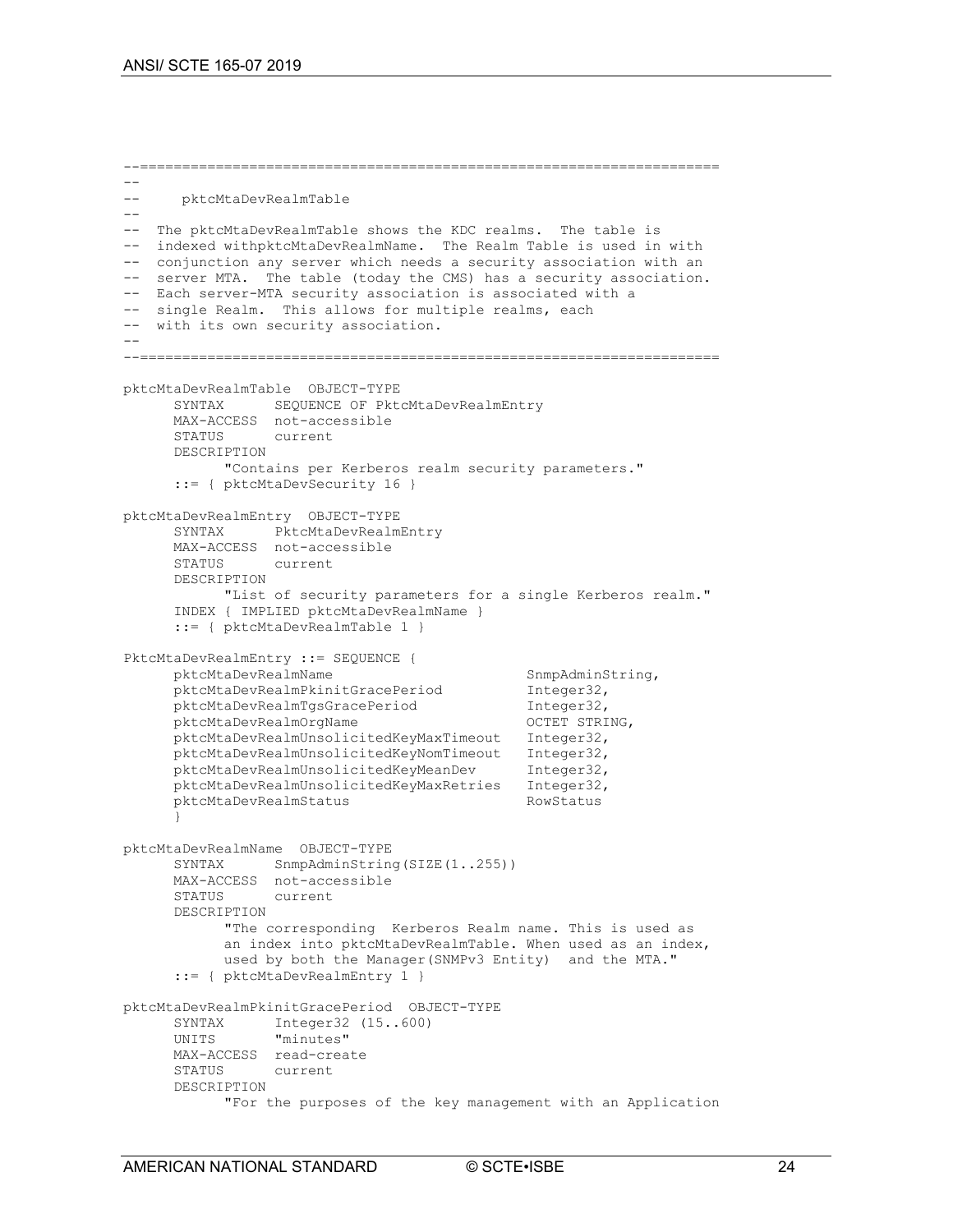```
 Server (CMS or Provisioning Server), the MTA MUST obtain a
             new Kerberos ticket (with a PKINIT exchange) this many 
             minutes before the old ticket expires. The minimum 
             allowable value is 15 mins. The default is 30 mins. This 
             parameter MAY also be used with other Kerberized 
             applications." 
       DEFVAL { 30 }
       ::= { pktcMtaDevRealmEntry 2 }
pktcMtaDevRealmTgsGracePeriod OBJECT-TYPE
      SYNTAX Integer32 (1..600)<br>UNITS "minutes"
 UNITS "minutes"
 MAX-ACCESS read-create
       STATUS current
       DESCRIPTION
             "When the MTA implementation uses TGS Request/TGS Reply 
             Kerberos messages for the purpose of the key management 
             with an Application Server (CMS or Provisioning Server), 
             the MTA MUST obtain a new service ticket for the 
             Application Server (with a TGS Request) this many minutes 
             before the old ticket expires. The minimum allowable value 
             is 1 min. The default is 10 mins. This parameter MAY also 
             be used with other Kerberized applications."
       DEFVAL { 10 }
       ::= { pktcMtaDevRealmEntry 3 }
pktcMtaDevRealmOrgName OBJECT-TYPE
                OCTET STRING (SIZE (1..64))
      MAX-ACCESS read-create<br>STATUS current
                 current
       DESCRIPTION
             "The value of the X.500 organization name attribute in the 
             subject name of the Service provider certificate"
       ::= { pktcMtaDevRealmEntry 4 }
--=====================================================================
--- Unsolicited Key Updates are based on an exponential backoff 
-- mechanism with two timers for AS replies. The backoff timers has a
-- maximum value of pktcMtaDevRealmUnsolicitedKeyMaxTimeout seconds 
-- and a nominal timer has a pktcMtaDevRealmUnsolicitedKeyNomTimeout 
-- seconds from which the backoff timer determinations are made. 
-- After pktcMatDevRealmUnsolicitedMaxRetries have occurred no more 
-- attempts are made. 
--
--=============================================================================
pktcMtaDevRealmUnsolicitedKeyMaxTimeout OBJECT-TYPE
       SYNTAX Integer32 (1..600)
       UNITS "seconds"
       MAX-ACCESS read-create
       STATUS current
       DESCRIPTION
             "This timeout applies only when the MTA initiated key 
             management. The maximum timeout is the value which may not 
             be exceeded in the exponential backoff algorithm. If
             provided, DHCP-Option-122-Sub-option 4 overrides this value."
       REFERENCE
             "PacketCable Security Specification"
       DEFVAL { 30 }
       ::= { pktcMtaDevRealmEntry 5 }
pktcMtaDevRealmUnsolicitedKeyNomTimeout OBJECT-TYPE
                   Integer32 (100..600000)
```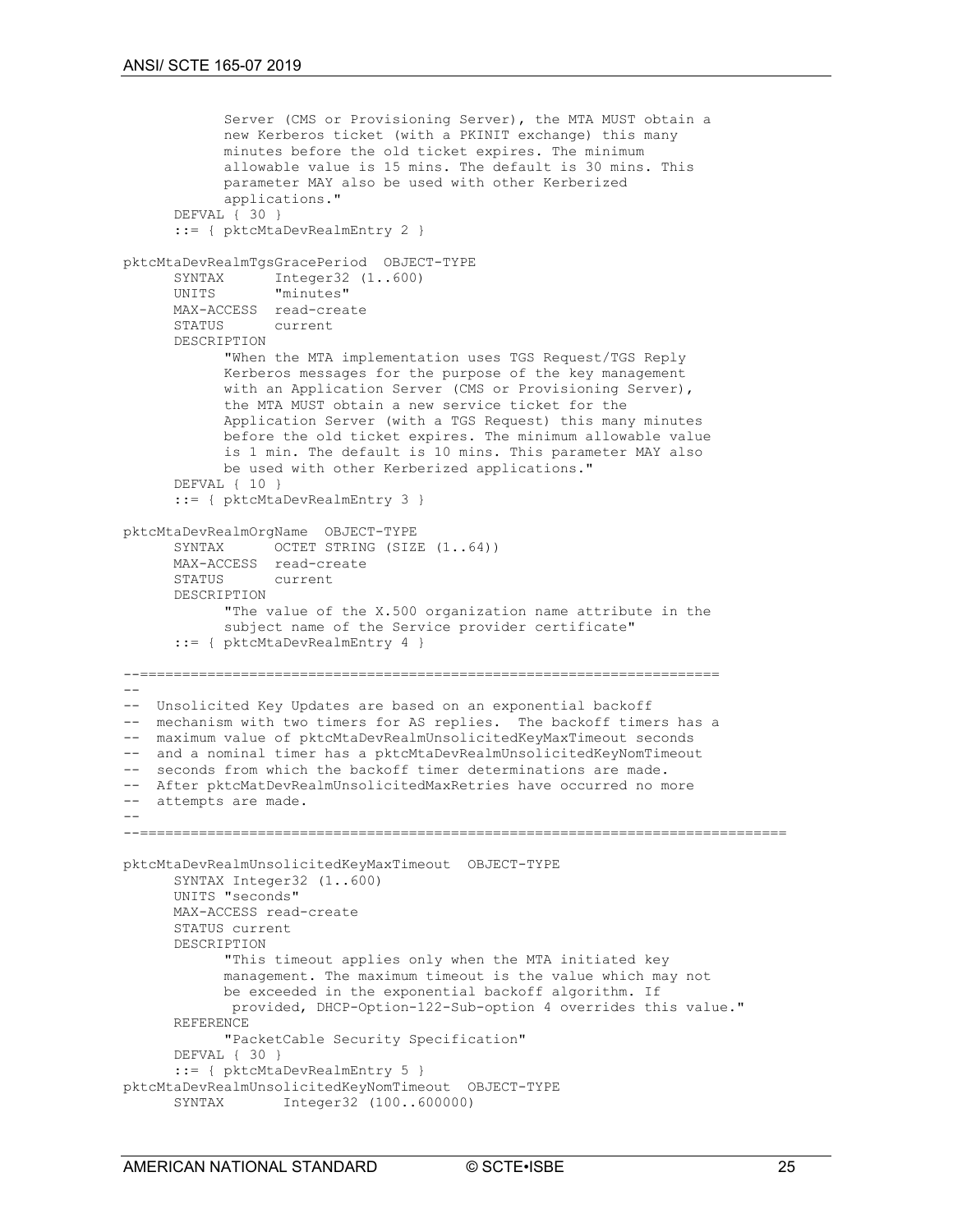```
 UNITS "milliseconds"
      MAX-ACCESS read-create<br>STATUS current
                   current
       DESCRIPTION
"Defines the starting value of the timeout for the AS-REQ/REP Backoff
              and Retry mechanism with exponential timeout. If 
             provided, DHCP-Option-122-Sub-option 4 override this 
             value."
       REFERENCE
             "PacketCable Security Specification, 
             PacketCable Provisioning Specification"
       DEFVAL { 10000 }
       ::= { pktcMtaDevRealmEntry 6 }
pktcMtaDevRealmUnsolicitedKeyMeanDev OBJECT-TYPE
      SYNTAX Integer32 (1..600)<br>
INITS "seconds"
                  "seconds"
       MAX-ACCESS read-only
       STATUS obsolete
       DESCRIPTION 
             "This is measurement of the mean deviation for the round 
             trip delay timings."
       REFERENCE
             "PacketCable Security Specification"
       DEFVAL { 2 }
       ::= { pktcMtaDevRealmEntry 7 }
pktcMtaDevRealmUnsolicitedKeyMaxRetries OBJECT-TYPE
       SYNTAX Integer32 (0..1024)
       MAX-ACCESS read-create
       STATUS current
       DESCRIPTION
             "This is the maximum number of retries before the MTA 
             gives up attempting to establish a security association. 
             If provided,DHCP-Option-122-Sub-option 4 overrides this 
             value."
       REFERENCE
             "PacketCable Security Specification"
       DEFVAL { 5 }
       ::= { pktcMtaDevRealmEntry 8 }
pktcMtaDevRealmStatus OBJECT-TYPE
       SYNTAX RowStatus
      MAX-ACCESS read-create<br>STATUS current
                  current
       DESCRIPTION
             "This object contains the Row Status associated with 
             the pktcMtaDevRealmTable."
       ::= { pktcMtaDevRealmEntry 9 }
--========================================================================
---- pktcMtaDevCmsTable
--
-- The pktcMtaDevCmsTable shows the IPSec key management policy
-- relating to a particular CMS. The table is indexed with
-- pktcMtaDevCmsFQDN.
---=========================================================================
pktcMtaDevCmsTable OBJECT-TYPE
       SYNTAX SEQUENCE OF PktcMtaDevCmsEntry
       MAX-ACCESS not-accessible
                 current
```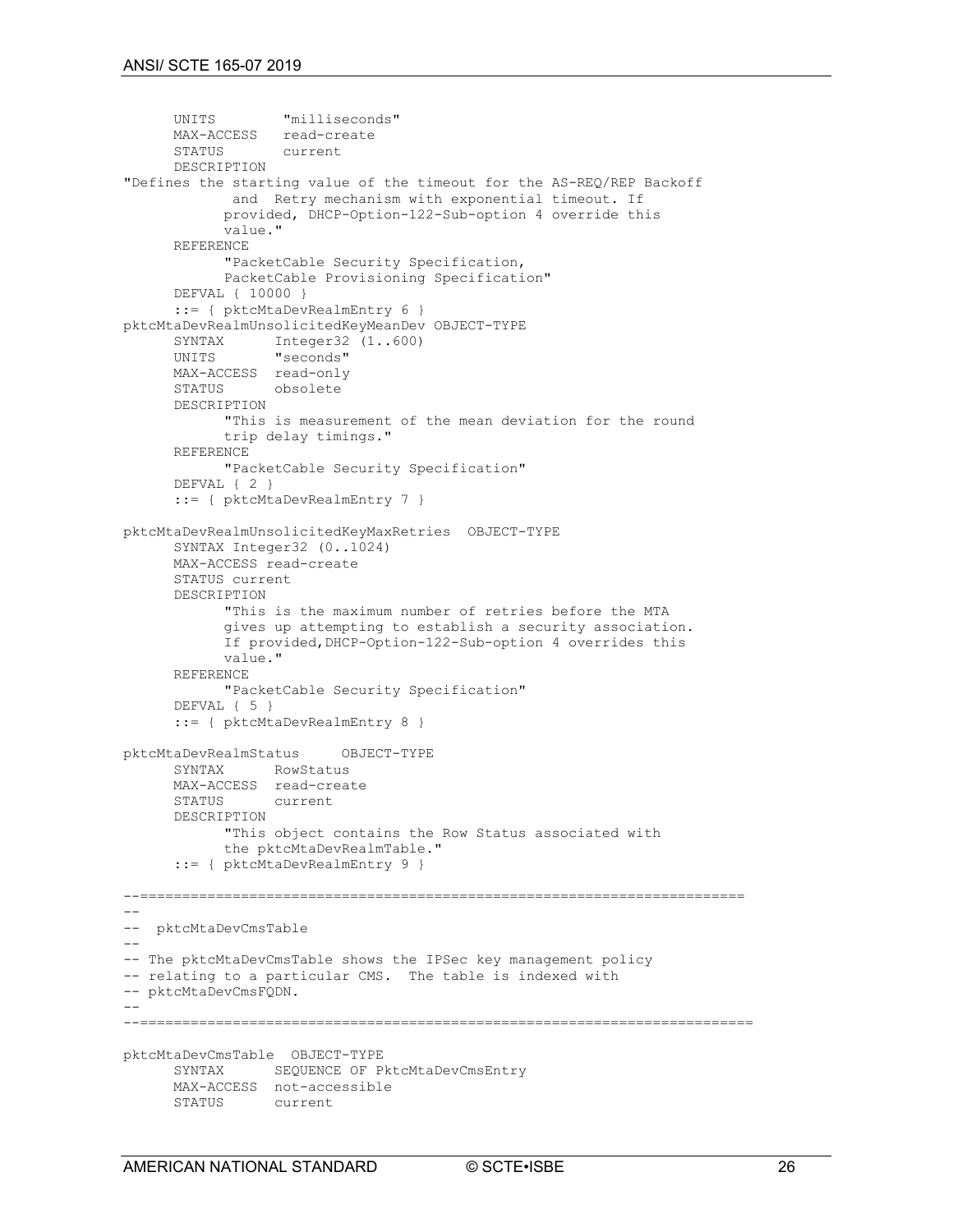```
 DESCRIPTION
              "Contains per CMS key management policy."
       ::= { pktcMtaDevSecurity 17 }
pktcMtaDevCmsEntry OBJECT-TYPE
             PktcMtaDevCmsEntry
     MAX-ACCESS not-accessible
                 current
     DESCRIPTION
"List of key management parameters for a single MTA-CMS 
interface."
     INDEX { IMPLIED pktcMtaDevCmsFqdn }
     ::= { pktcMtaDevCmsTable 1 }
PktcMtaDevCmsEntry ::= SEQUENCE { 
      pktcMtaDevCmsFqdn SnmpAdminString,<br>pktcMtaDevCmsKerbRealmName SnmpAdminString,
      pktcMtaDevCmsKerbRealmName SnmpAdminS<br>pktcMtaDevCmsSolicitedKeyTimeout Integer32,
      pktcMtaDevCmsSolicitedKeyTimeout Integer32,<br>pktcMtaDevCmsMaxClockSkew Integer32,
      pktcMtaDevCmsMaxClockSkew
       pktcMtaDevCmsUnsolicitedKeyMaxTimeout Integer32,
       pktcMtaDevCmsUnsolicitedKeyNomTimeout Integer32,
       pktcMtaDevCmsUnsolicitedKeyMeanDev Integer32,
       pktcMtaDevCmsUnsolicitedKeyMaxRetries Integer32,
      pktcMtaDevCmsStatus RowStatus,<br>
pktcMtaDevCmsIpsecCtrl<br>
TruthValue
      pktcMtaDevCmsIpsecCtrl
 }
pktcMtaDevCmsFqdn OBJECT-TYPE
      SYNTAX SnmpAdminString (SIZE(1..255))
       MAX-ACCESS not-accessible
       STATUS current
       DESCRIPTION
              "The fully qualified domain name of the CMS. 
              is the index into the pktcMtaDevCmsTable.
             When used as an index, the upper case ASCII
              representation of the associated CMS FQDN
              MUST be used by both the SNMP Manager and the MTA."
       ::= { pktcMtaDevCmsEntry 1 }
pktcMtaDevCmsKerbRealmName OBJECT-TYPE
      SYNTAX SnmpAdminString (SIZE(1..255))
      MAX-ACCESS read-create<br>STATUS current
      STATUS
       DESCRIPTION
              "The Kerberos Realm Name of the associated CMS. This is
              the index into the pktcMtaDevRealmTable. 
             When used as an index, the upper case ASCII
              representation of the associated CMS FQDN
              must be used by both the SNMP Manager and the MTA "
       ::= { pktcMtaDevCmsEntry 2 }
pktcMtaDevCmsMaxClockSkew OBJECT-TYPE
      SYNTAX Integer32 (1..1800)<br>
INITS "seconds"
                  "seconds"
      MAX-ACCESS read-create<br>STATUS current
                Current
       DESCRIPTION
              "This is the maximum allowable clock skew between the 
              MTA and CMS"
       DEFVAL { 300 }
       ::= { pktcMtaDevCmsEntry 3 }
pktcMtaDevCmsSolicitedKeyTimeout OBJECT-TYPE
```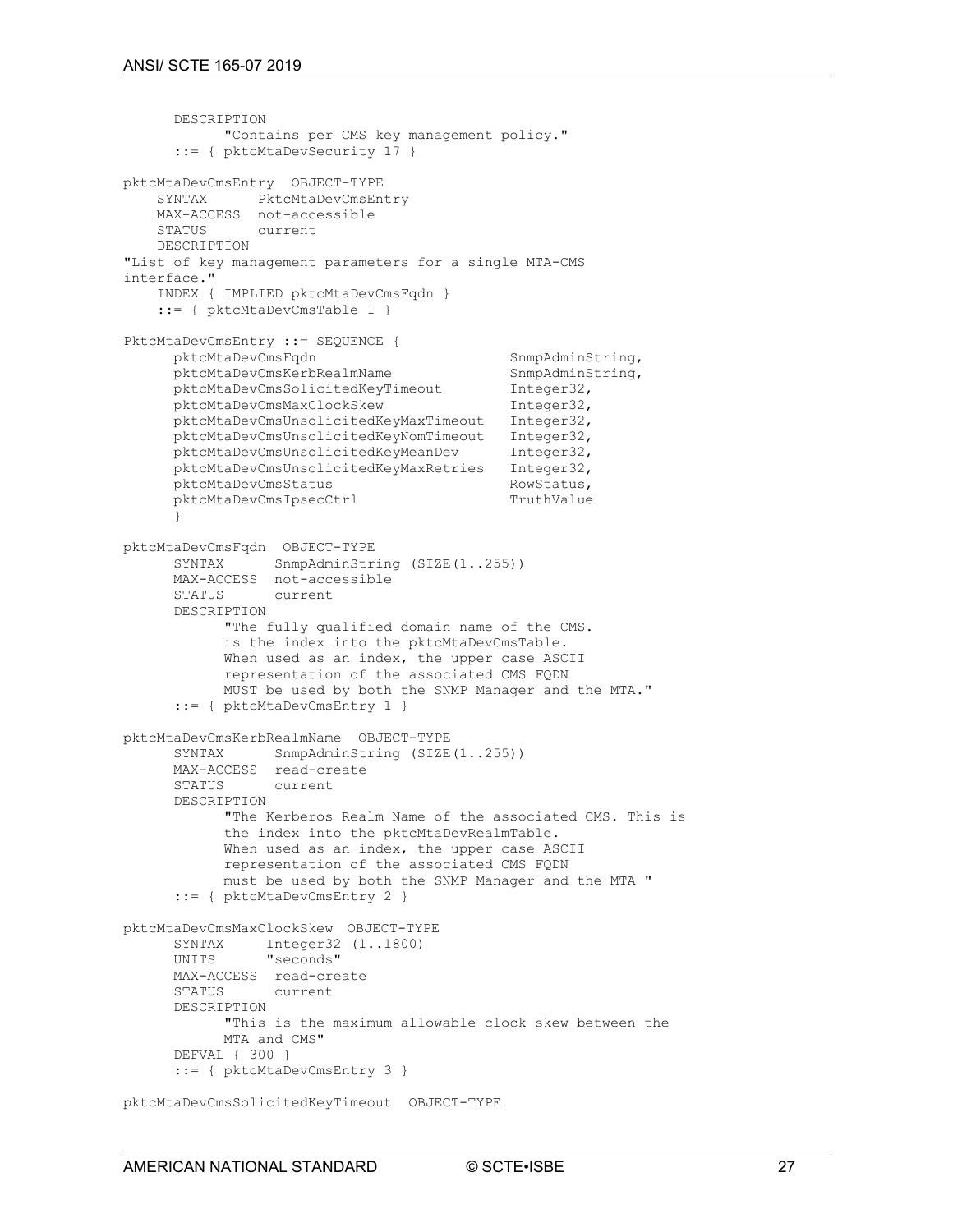```
 SYNTAX Integer32 (100..30000)
       UNITS "milliseconds"
       MAX-ACCESS read-create
       STATUS current
       DESCRIPTION
              "This timeout applies only when the CMS initiated key 
              management(with a Wake Up or Rekey message). It is the 
              period during which the MTA will save a nonce (inside the 
              sequence number field) from the sent out AP Request and 
              wait for the matching AP Reply from the CMS."
       REFERENCE
             "PacketCable Security Specification"
       DEFVAL { 1000 }
       ::= { pktcMtaDevCmsEntry 4 }
--=====================================================================
--- Unsolicited Key Updates are based on an exponential backoff 
-- mechanism with mechanism with two timers for AP replies. The 
-- backoff timers have a maximum value of 
-- pktcMtaDevCmsUnsolicitedKeyMaxTimeout 
-- seconds and a nominal timer has 
-- pktcMtaDevCmsUnsolicitedKeyNomTimeout seconds from which the
-- backoff timer determinations are made. After
-- pktcMatDevCmsUnsolicitedMaxRetries have occurred no more<br>-- attemnts are made
   attempts are made.
---=====================================================================
pktcMtaDevCmsUnsolicitedKeyMaxTimeout OBJECT-TYPE
      SYNTAX Integer32 (1..600)<br>UNITS "seconds"
                  "seconds"
       MAX-ACCESS read-create
       STATUS current
       DESCRIPTION
             "This timeout applies only when the MTA initiated key. 
              The maximum management timeout is the value which may not
              be exceeded in the exponential backoff algorithm."
       REFERENCE
             "PacketCable Security Specification"
       DEFVAL { 8 }
       ::= { pktcMtaDevCmsEntry 5 }
pktcMtaDevCmsUnsolicitedKeyNomTimeout OBJECT-TYPE
       SYNTAX Integer32 (100..30000)
       UNITS "milliseconds"
       MAX-ACCESS read-create
       STATUS current
       DESCRIPTION
              "Defines the starting value of the timeout for the 
             AP-REQ/REP Backoff and Retry mechanism with exponential 
             timeout for CMS."
       REFERENCE
             "PacketCable Security Specification" 
       DEFVAL { 500 }
       ::= { pktcMtaDevCmsEntry 6 }
pktcMtaDevCmsUnsolicitedKeyMeanDev OBJECT-TYPE
      SYNTAX Integer32 (1..600)<br>UNITS "seconds"
                  "seconds"
      MAX-ACCESS read-only<br>STATUS obsolete
                 obsolete
```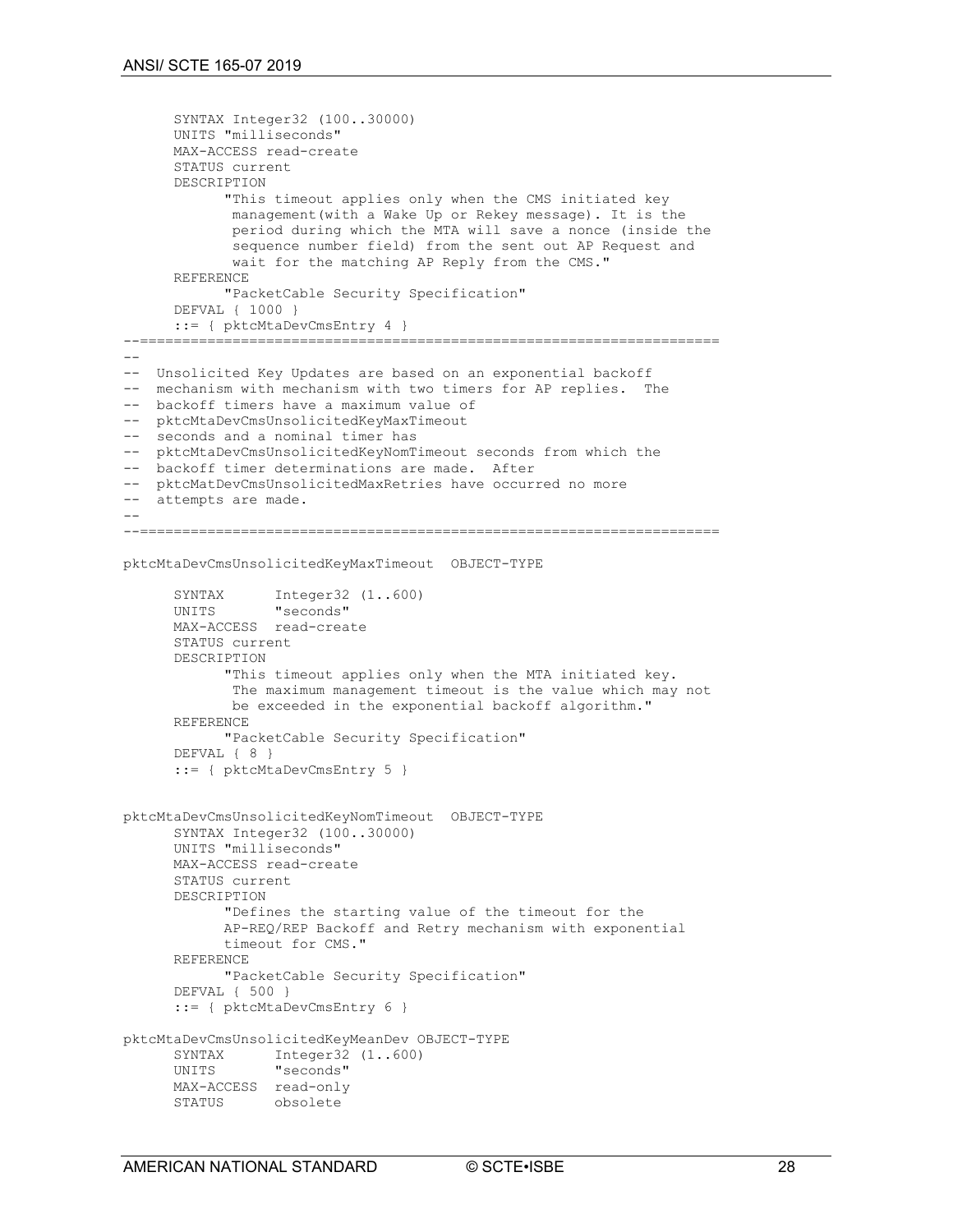```
 DESCRIPTION 
            "This is the measurement of the mean deviation for the 
            round trip delay timings."
       REFERENCE
             "PacketCable Security Specification"
       ::= { pktcMtaDevCmsEntry 7 }
pktcMtaDevCmsUnsolicitedKeyMaxRetries OBJECT-TYPE
       SYNTAX Integer32 (0..1024)
       MAX-ACCESS read-create
       STATUS current
       DESCRIPTION
             "This is the maximum number of retries before the MTA 
             gives up attempting to establish a security association."
       REFERENCE
             "PacketCable Security Specification"
       DEFVAL { 5 }
       ::= { pktcMtaDevCmsEntry 8 }
pktcMtaDevCmsStatus OBJECT-TYPE
       SYNTAX RowStatus 
       MAX-ACCESS read-create 
                  current
       DESCRIPTION 
             "This object contains the Row Status associated with the 
             pktcMtaDevCmsTable."
       ::= { pktcMtaDevCmsEntry 9 }
pktcMtaDevCmsIpsecCtrl OBJECT-TYPE 
                       TruthValue<br>read-only
      MAX-ACCESS
       STATUS current
       DESCRIPTION 
             "The value of 'true(1)' indicates that IPSEC and IPSEC 
             KeyManagement MUST be used to communicate with the CMS. 
             The value of 'false(2)' indicates that IPSEC Signaling 
             Security is disabled for both the IPSEC Key Management and 
             IPSECprotocol (for the specific CMS)."
       DEFVAL { true }
       ::= { pktcMtaDevCmsEntry 10 }
--========================================================================
---- pktcMtaCmsMapTable
--*** this table is obsolete ***
---- The pktcMtaCmsMapTable contains the signaling associations 
-- between MTA endpoints and CMSs. It maps the endpoint to 
-- zero or more entries in pktcMtaDevCmsTable.
--- The table contains the following indexes and rows:
--- ifIndex -the index of the physical port
---- pktcMtaCmsMapCmsIndex - the index of the CMS entry in the 
-- pktcMtaDevCmsTable. Valid indices are equal to current 
-- pktcMtaDevCmsIndex values.
--
```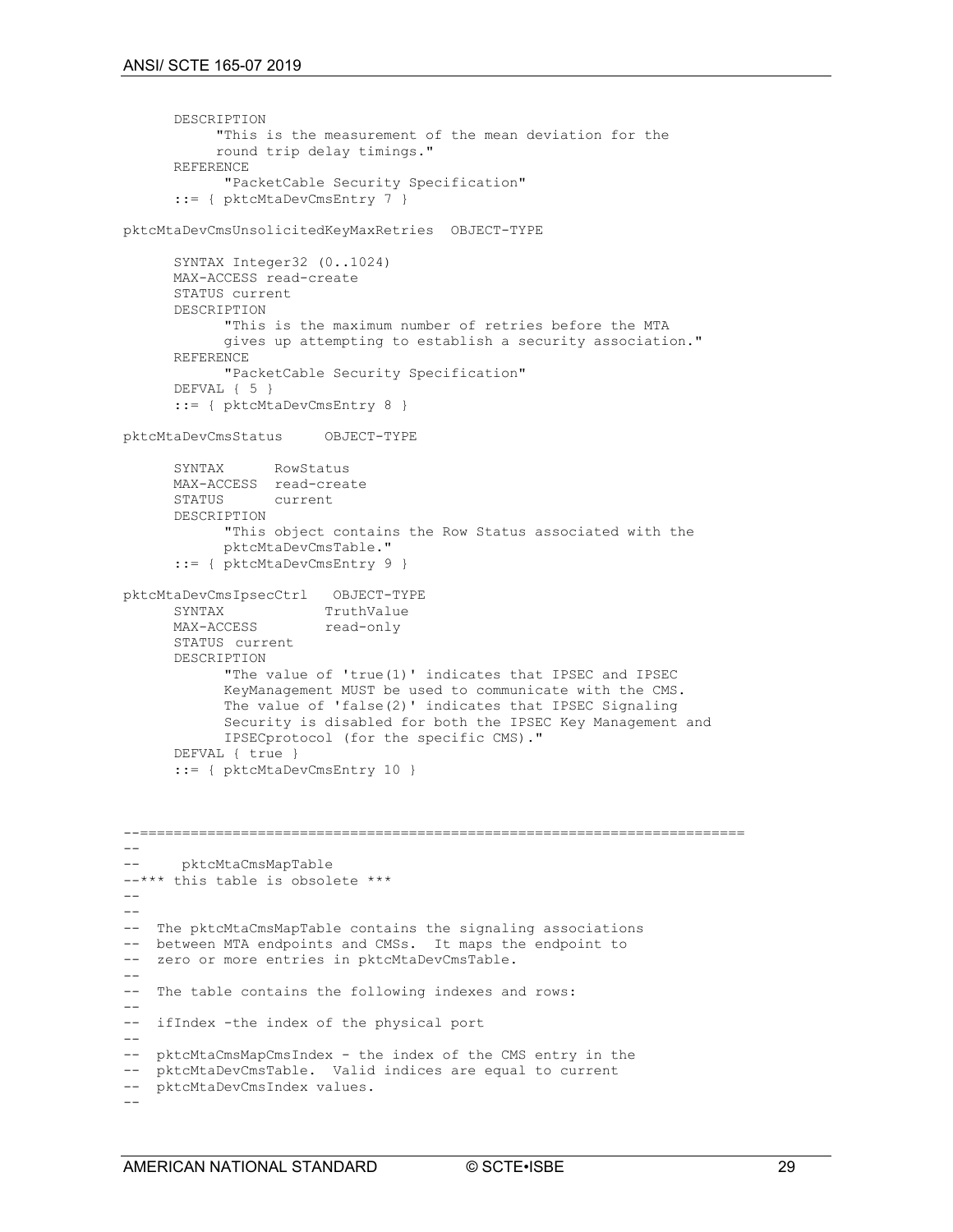```
-- pktcMtaCmsMapOperStatus - this value indicates which signaling 
-- association the endpoint is actively using
--- pktcMtaCmsMapAdminStatus - this flag indicates whether or not
-- an endpoint should use a particular CMS and its security
-- association. By setting this flag to inhibit, this associated 
-- CMS cannot provide signaling to the referenced endpoint.
--- pktcMtaCmsMapRowStatus - allows for the creation and deletion of<br>-- endpoint mappings via the NMS
    endpoint mappings via the NMS
---
--=====================================================================
pktcMtaCmsMapTable OBJECT-TYPE
       SYNTAX SEQUENCE OF PktcMtaCmsMapEntry
       MAX-ACCESS not-accessible
       STATUS obsolete
       DESCRIPTION
             "Contains per endpoint CMS signaling associations."
       ::= { pktcMtaDevSecurity 18 }
pktcMtaCmsMapEntry OBJECT-TYPE
 SYNTAX PktcMtaCmsMapEntry
 MAX-ACCESS not-accessible
       STATUS obsolete
       DESCRIPTION
             "List of signaling associations."
       INDEX { ifIndex, pktcMtaCmsMapCmsFqdn }
       ::= { pktcMtaCmsMapTable 1 }
PktcMtaCmsMapEntry ::= SEQUENCE {
       pktcMtaCmsMapCmsFqdn DisplayString,
       pktcMtaCmsMapOperStatus INTEGER,
       pktcMtaCmsMapAdminStatus INTEGER,
       pktcMtaCmsMapRowStatus RowStatus
 }
pktcMtaCmsMapCmsFqdn OBJECT-TYPE
      SYNTAX DisplayString (SIZE(1..255))
       MAX-ACCESS not-accessible
                 obsolete
       DESCRIPTION
             "The index for the associated CMS. Valid indices
            are equal to current pktcMtaDevCmsFqdn values."
       ::= { pktcMtaCmsMapEntry 1 }
pktcMtaCmsMapOperStatus OBJECT-TYPE
       SYNTAX INTEGER {
            inactive (1),<br>active (2)active
 }
      MAX-ACCESS read-only<br>STATUS obsolete
                 obsolete
       DESCRIPTION
             "The operational status of signaling association. The 
             meaning of the status is as follows:
             inactive - signaling is not currently active
             active - signaling is active."
::= { pktcMtaCmsMapEntry 2 }
pktcMtaCmsMapAdminStatus OBJECT-TYPE
       SYNTAX INTEGER {
       inhibit (1),
       allow (2)
```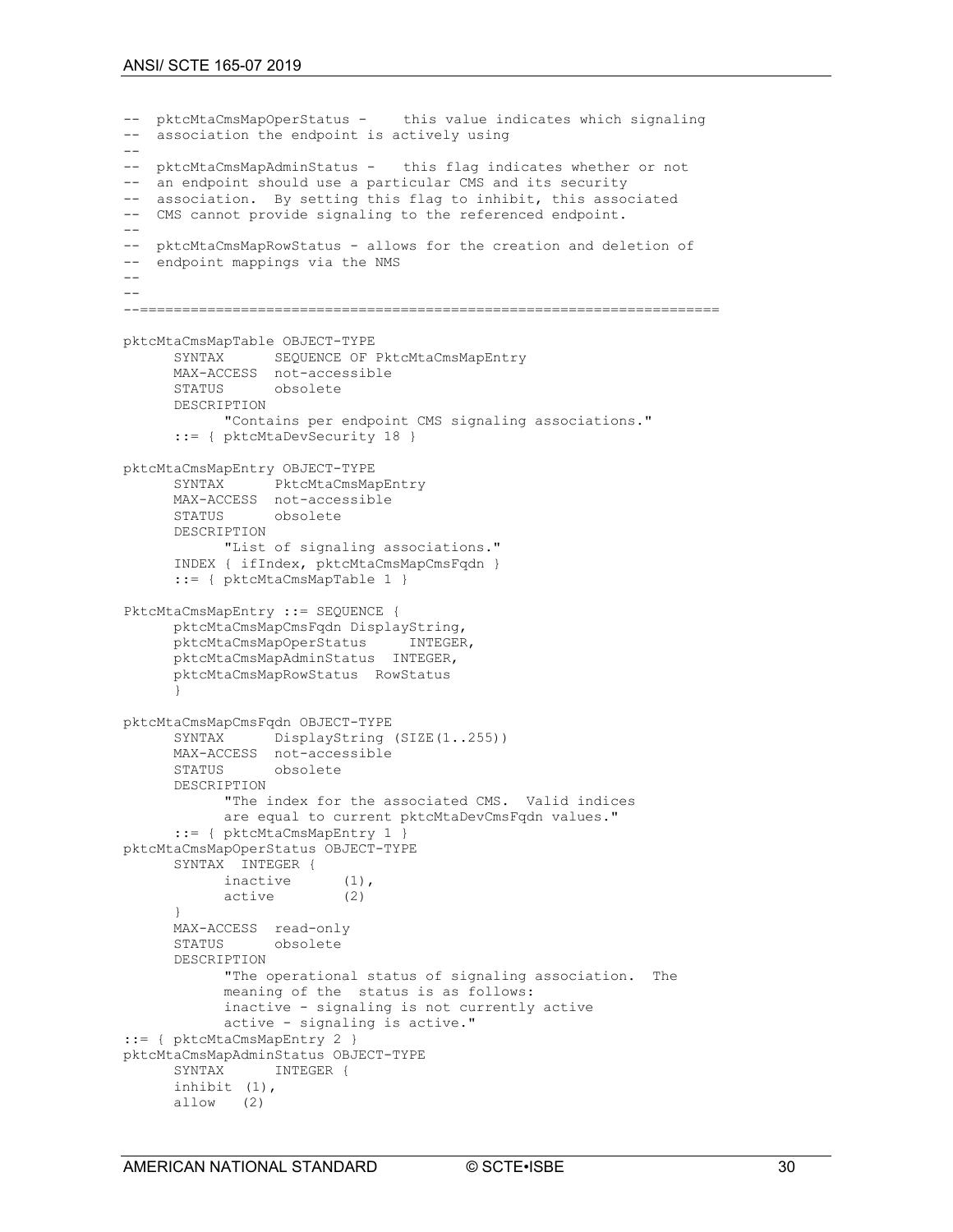```
 }
      MAX-ACCESS read-create<br>STATUS obsolete
                   obsolete
       DESCRIPTION
             "The administrative status for signaling over the indicated
              security association. The meaning of the status is as 
              follows:
              inhibit -signaling is not currently allowed
              allow - signaling is allowed."
       ::= { pktcMtaCmsMapEntry 3 }
pktcMtaCmsMapRowStatus OBJECT-TYPE
                 RowStatus
       MAX-ACCESS read-create
                  obsolete
       DESCRIPTION
              "This object is used for creating and deleting an entry 
              in this table via an element manager."
       ::= { pktcMtaCmsMapEntry 4 }
pktcMtaDevResetKrbTickets OBJECT-TYPE
      SYNTAX
              invalidateProvOnReboot (0),
              invalidateAllCmsOnReboot (1)
 }
       MAX-ACCESS read-write
       STATUS current
       DESCRIPTION
              "This object defines a Kerberos Ticket Control Mask that
              instructs the MTA to invalidate the specific Application
              Server Kerberos Ticket(s) that are stored locally in the
              MTA NVRAM (non-volatile or persistent memory).
              If the MTA does not store Kerberos tickets in NVRAM, it 
              MUST ignore setting of this object, and MUST report a BITS
              value of zero when the object is read. 
               If the MTA supports Kerberos tickets storage in NVRAM, the
               object value is encoded as follows: 
               - Setting the invalidateProvOnReboot bit (bit 0) to 1 
                means that the MTA MUST invalidate the Kerberos 
                 Application Ticket(s) for the Provisioning Application 
                 at the next MTA reboot (if secure SNMP provisioning mode
                 is used). In non secure provisioning modes, the MTA MUST
                 return an 'inconsistentValue' in response to SNMP SET
                 operations with a bit 0 set to 1. 
               - Setting the invalidateAllCmsOnReboot bit (bit 1) to 1 
                means that the MTA MUST invalidate the Kerberos 
                 Application Ticket(s) for all CMSes currently assigned 
                 to the MTA endpoints."
      REFERENCE
               "PacketCable Security Specification"
DEFVAL {{ }}
::= { pktcMtaDevSecurity 19 }
 --
-- notification group is for future extension.
--
pktcMtaNotificationPrefix OBJECT IDENTIFIER ::= { pktcMtaMib 2 }
pktcMtaNotification OBJECT IDENTIFIER ::= {
 pktcMtaNotificationPrefix 0 }
pktcMtaConformance OBJECT IDENTIFIER ::= { pktcMtaMib 3 }
pktcMtaCompliances OBJECT IDENTIFIER ::= { pktcMtaConformance 1 } pktcMtaGroups 0BJECT IDENTIFIER ::= { pktcMtaConformance 2 }
                    OBJECT IDENTIFIER ::= { pktcMtaConformance 2 }
--
      Notification Group
```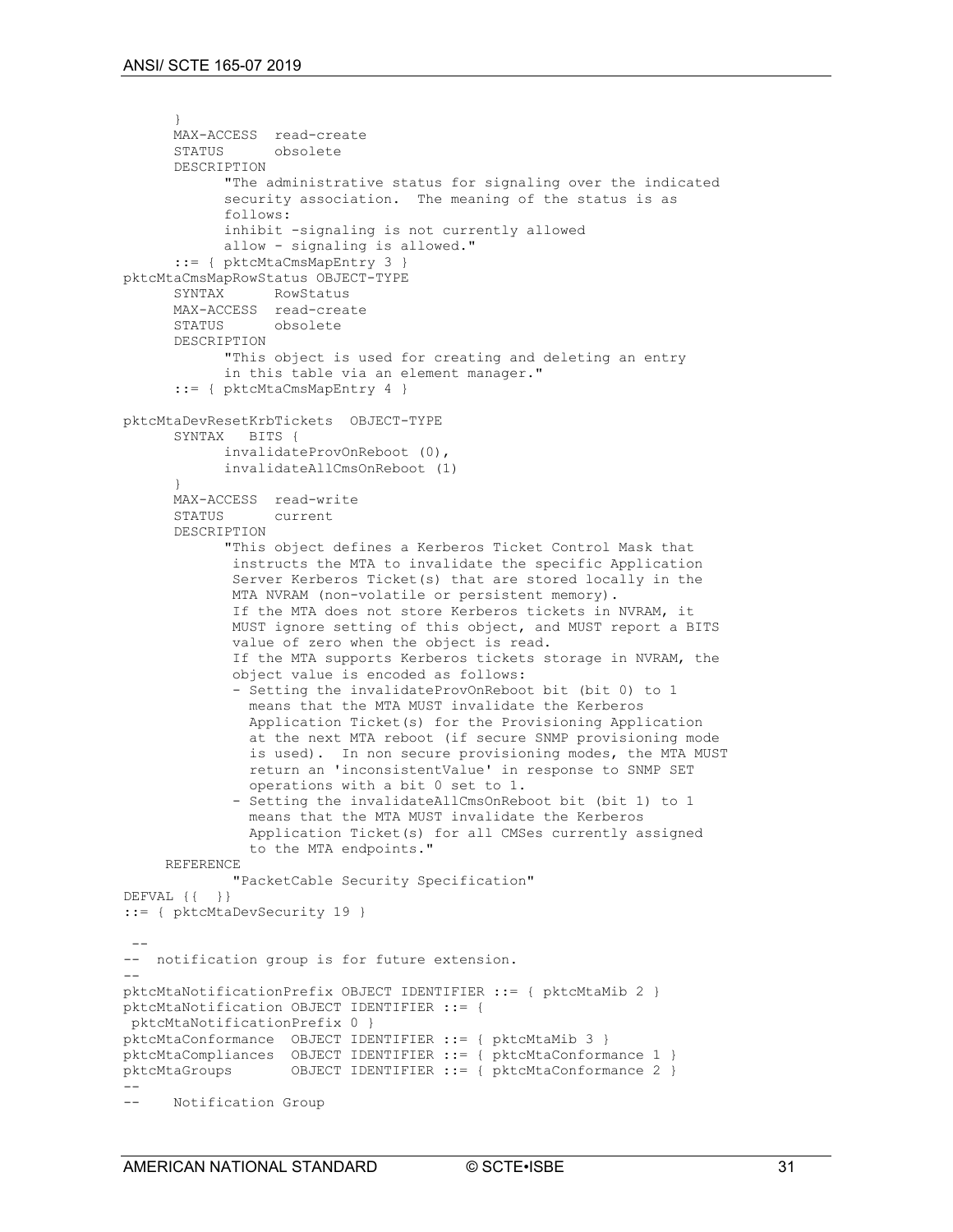```
--
pktcMtaDevProvisioningEnrollment NOTIFICATION-TYPE
       OBJECTS {
              sysDescr, 
              pktcMtaDevSwCurrentVers,
              pktcMtaDevTypeIdentifier,
              pktcMtaDevMacAddress,
              pktcMtaDevCorrelationId
 }
       STATUS current
       DESCRIPTION
             "This INFORM notification is issued by the MTA to initiate
              the PacketCable provisioning process when the MTA SNMP
              enrollment mechanism is used.
              It contains the system description, the current software 
              version, the MTA device type identifier, the MTA MAC 
              address (obtained in the MTA ifTable in the ifPhysAddress 
              object that corresponds to the ifIndex 1) and a 
              correlation ID."
      ::= { pktcMtaNotification 1 }
pktcMtaDevProvisioningStatus NOTIFICATION-TYPE
       OBJECTS {
         pktcMtaDevMacAddress,
         pktcMtaDevCorrelationId,
         pktcMtaDevProvisioningState
}
       STATUS current
       DESCRIPTION
             "This INFORM notification may be issued by the MTA to 
              confirm the completion of the PacketCable provisioning 
              process, and to report its provisioning completion 
              status.
              It contains the MTA MAC address (obtained in the MTA 
              ifTable in the ifPhysAddress object that corresponds 
              to the ifIndex 1), a correlation ID and the MTA 
              provisioning state as defined in 
              pktcMtaDevProvisioningState."
       ::= { pktcMtaNotification 2 }
   compliance statements
pktcMtaBasicCompliance MODULE-COMPLIANCE
                current
       DESCRIPTION
             "The compliance statement for devices that implement 
             MTA feature."
       MODULE --pktcMtaMib
-- unconditionally mandatory groups
       MANDATORY-GROUPS {
       pktcMtaGroup,
       pktcMtaNotificationGroup
 }
       ::= { pktcMtaCompliances 3 }
pktcMtaGroup OBJECT-GROUP
                            pktcMtaDevResetNow,
             pktcMtaDevSerialNumber,
             pktcMtaDevMacAddress,
             pktcMtaDevFQDN,
             pktcMtaDevEndPntCount,
             pktcMtaDevEnabled,
             pktcMtaDevTypeIdentifier,
             pktcMtaDevProvisioningState,
             pktcMtaDevHttpAccess,
             pktcMtaDevCertificate,
```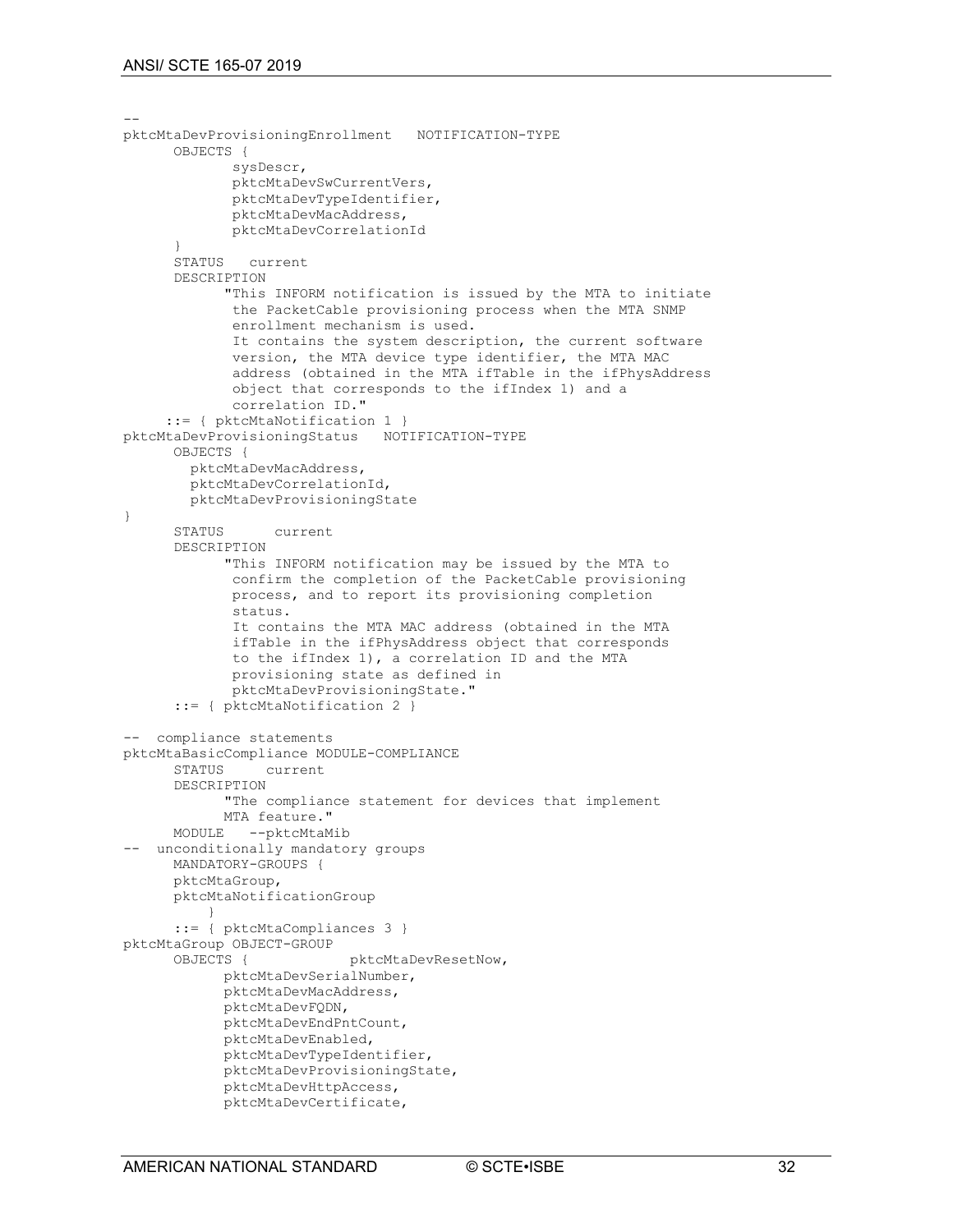```
 pktcMtaDevCorrelationId,
             pktcMtaDevManufacturerCertificate,
             pktcMtaDevServerDhcp1,
             pktcMtaDevServerDhcp2,
             pktcMtaDevServerDns1,
             pktcMtaDevServerDns2,
             pktcMtaDevTimeServer,
             pktcMtaDevConfigFile,
             pktcMtaDevSnmpEntity,
             pktcMtaDevRealmPkinitGracePeriod,
             pktcMtaDevRealmTgsGracePeriod,
             pktcMtaDevRealmOrgName,
             pktcMtaDevRealmUnsolicitedKeyMaxTimeout,
             pktcMtaDevRealmUnsolicitedKeyNomTimeout,
             pktcMtaDevRealmUnsolicitedKeyMaxRetries,
             pktcMtaDevRealmStatus,
             pktcMtaDevCmsKerbRealmName,
             pktcMtaDevCmsUnsolicitedKeyMaxTimeout,
             pktcMtaDevCmsUnsolicitedKeyNomTimeout,
             pktcMtaDevCmsUnsolicitedKeyMaxRetries,
             pktcMtaDevCmsSolicitedKeyTimeout,
             pktcMtaDevCmsMaxClockSkew,
             pktcMtaDevCmsStatus,
             pktcMtaDevProvUnsolicitedKeyMaxTimeout,
             pktcMtaDevProvUnsolicitedKeyNomTimeout,
             pktcMtaDevProvUnsolicitedKeyMaxRetries,
             pktcMtaDevProvKerbRealmName,
             pktcMtaDevProvSolicitedKeyTimeout,
             pktcMtaDevProvConfigHash,
             pktcMtaDevProvConfigKey,
             pktcMtaDevProvState,
             pktcMtaDevProvisioningTimer,
             pktcMtaDevTelephonyRootCertificate,
             pktcMtaDevErrorOid,
             pktcMtaDevErrorGiven,
             pktcMtaDevErrorReason,
             pktcMtaDevSwCurrentVers,
             pktcMtaDevResetKrbTickets,
             pktcMtaDevCmsIpsecCtrl,
             pktcMtaDevProvisioningCounter
 }
       STATUS current
       DESCRIPTION
             "Group of objects for PacketCable MTA MIB."
       ::= { pktcMtaGroups 1 } 
pktcMtaNotificationGroup NOTIFICATION-GROUP
       NOTIFICATIONS {
             pktcMtaDevProvisioningStatus,
             pktcMtaDevProvisioningEnrollment 
 }
       STATUS current
       DESCRIPTION
             "These notifications deal with change in status of 
             MTA Device."
       ::= { pktcMtaGroups 2 }
pktcMtaObsoleteGroup OBJECT-GROUP
       OBJECTS {
             pktcMtaDevHardwareVersion,
             pktcMtaDevSignature,
             pktcMtaDevServProviderCertificate,
             pktcMtaDevTelephonyCertificate,
             pktcMtaDevKerberosRealm,
```